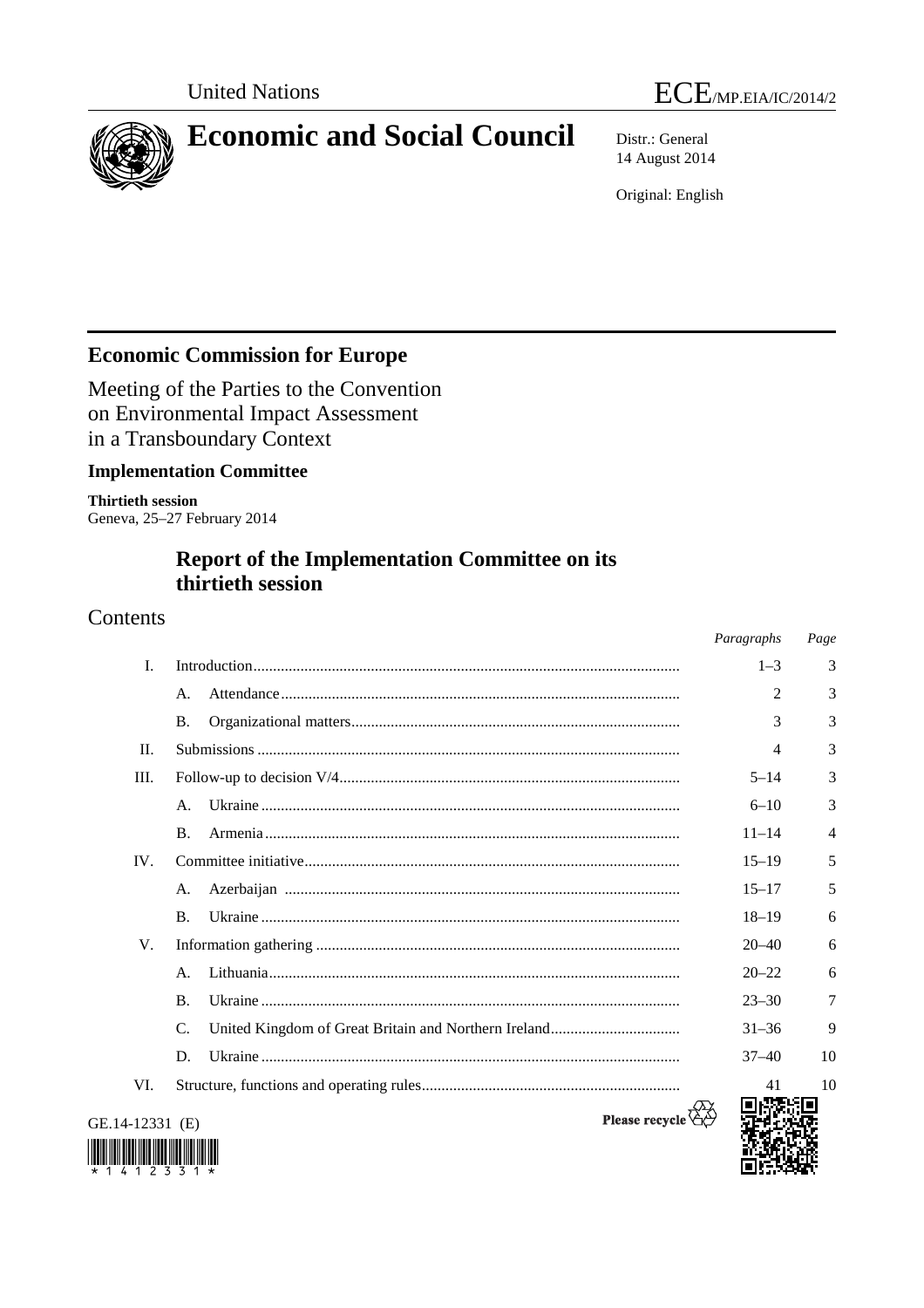### **ECE/MP.EIA/IC/2014/2**

| VII.  | Preparations for the next sessions of the Meetings of the Parties         | $42 - 44$ |    |
|-------|---------------------------------------------------------------------------|-----------|----|
| VIII. |                                                                           | $45 - 46$ |    |
| IX.   | Presentation of the main decisions taken and closing of the session       | 47–49     |    |
| Annex |                                                                           |           |    |
|       | Findings and recommendations further to a Committee initiative concerning |           | 12 |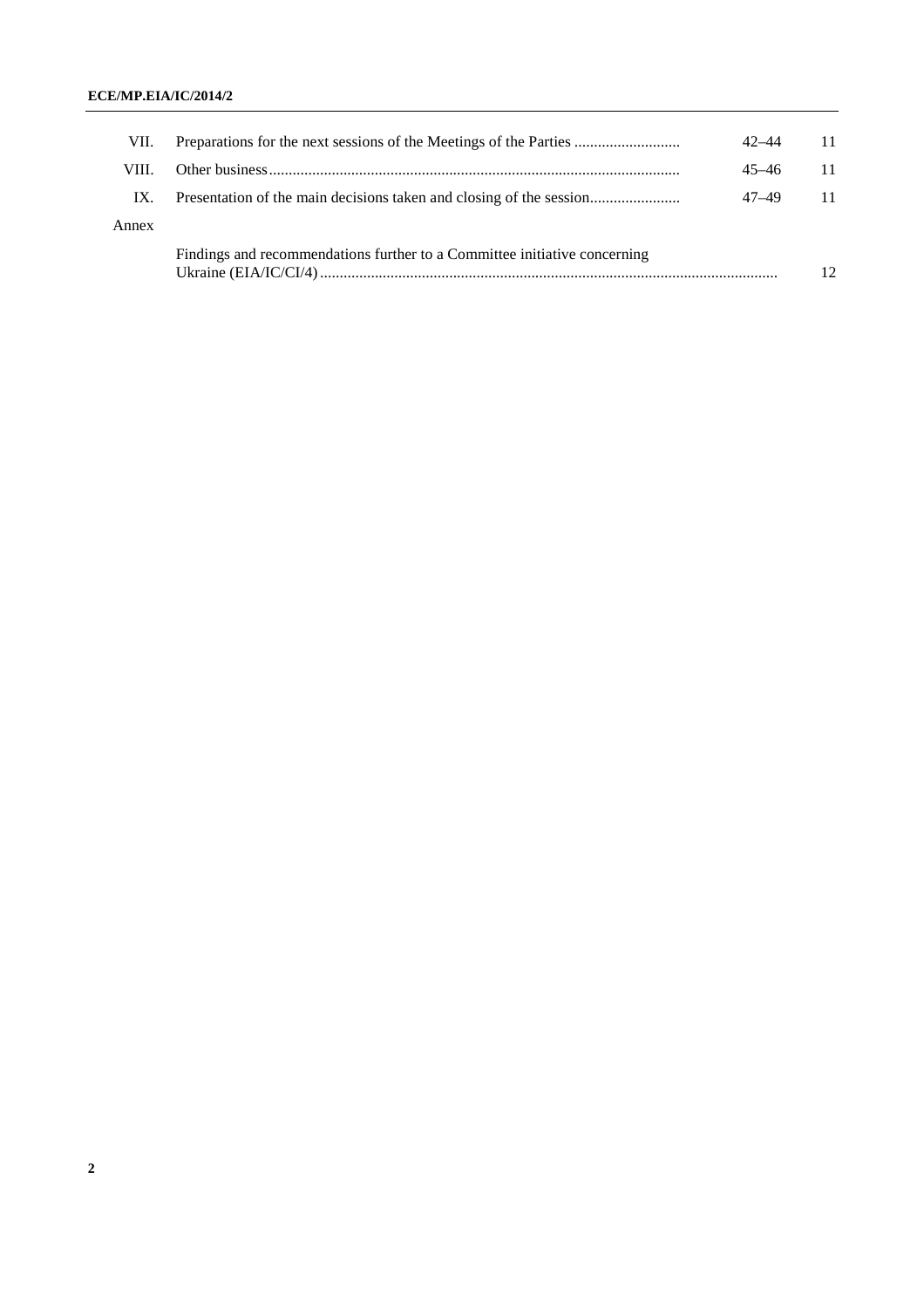# **I. Introduction**

1. The thirtieth session of the Implementation Committee under the Convention on Environmental Impact Assessment in a Transboundary Context (Espoo Convention) and its Protocol on Strategic Environmental Assessment (Protocol on SEA) was held from 25 to 27 February 2014 in Geneva, Switzerland.

### **A. Attendance**

2. The following members of the Implementation Committee for Convention and Protocol matters attended the session: Ms. A. Babayeva (Azerbaijan); Ms. S. Dimitrova (Bulgaria); Ms. E. Grigoryan (Armenia); Mr. J. Jendrośka (Poland); Ms. V. Kolar-Planinšič (Slovenia); Ms. L. Papajová Majeská (Slovakia); Ms. T. Plesco (Republic of Moldova); Mr. M. Prieur (France); and Mr. F. Zaharia (Romania). Mr. J. Brun (Norway) attended a part of the meeting. Mr. J. I. Contreras Fernández, replaced Ms. L. A. Hernando (Spain) for the present session. With the prior agreement of Ms. Hernando, the Chair of the Committee acted as the curator for the matters for which Ms. Hernando had been nominated curator. Representatives of Azerbaijan and Belarus were present for the adoption of the agenda as observers. The international consultant to the secretariat, Mr. D. Skrylnikov, who had provided recommendations for the preparation of draft legislation in Armenia and Azerbaijan, was also present as an observer for the discussions on relevant agenda items.

### **B. Organizational matters**

3. The Chair of the Committee, Ms. Kolar-Planinšič, opened the session. The Committee adopted its agenda (ECE/MP.EIA/IC/2014/1).

### **II. Submissions**

4. No submissions had been received since the Committee's previous session and there were no earlier submissions still under consideration.

### **III. Follow-up to decision V/4**

5. Discussions concerning follow-up to decision V/4 of the Meeting of the Parties (MOP) to the Convention (see ECE/MP.EIA/15) were not open to observers, according to rule 17, paragraph 1, of the Committee's operating rules. With the agreement of the Party whose compliance was in question, the Committee decided that the part of the meeting dealing with the follow-up to decision V/4 by Armenia would be attended by the international consultant to the secretariat.

### **A. Ukraine**

6. The Committee considered the information provided by Ukraine on 14 February 2014 in response to the Committee's letter of 17 December 2013, seeking further clarification on the steps taken by Ukraine to bring about compliance with its obligations under the Convention as requested by the MOP at its fifth session (Geneva, 20–23 June 2011) (decision V/4, para. 24). The Committee also considered information provided by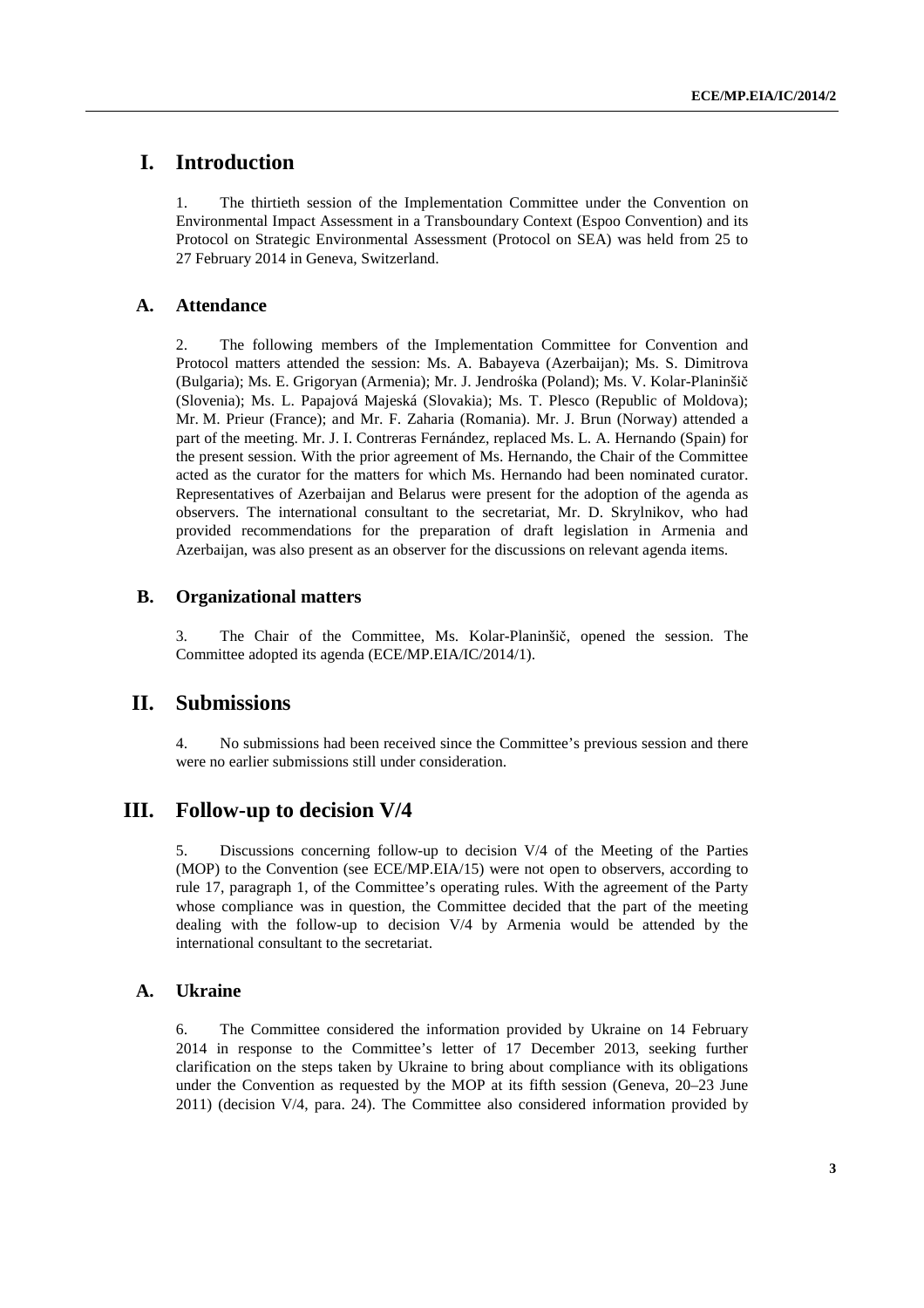Romania on 17 February 2014 on the progress in the implementation by Ukraine of decision V/4.

7. The Committee observed that Ukraine's answers focused on information about the preparation of legislation and the progress achieved with regard to monitoring. It welcomed the information on monitoring as a good basis for meeting the requirements under article 7 of the Convention. However, the Committee regretted that, despite being explicitly requested to do so, Ukraine had still failed to provide complete and specific information on the progress achieved with regard to the implementation of the strategy of the Government to implement the Convention, the adoption of concrete legislative measures to that effect and the specific actions to bring the Danube-Black Sea Deep Water Navigation Canal in the Ukrainian Sector of the Danube Delta (Bystroe Canal Project) into full compliance with the Convention.

8. Specifically, the Committee noted the lack of progress regarding the adoption of the new draft law of Ukraine on "Amendments to some Laws of Ukraine on implementation of the Convention", which, according to Ukraine, was supposed to bring Ukrainian legislation into compliance with the Convention. The law was expected to be adopted by the parliament by the end of 2013, but its adoption was still pending.

9. Moreover, no information was available on how Ukraine had taken into account the specific measures envisaged in the report of the European Union (EU)-funded project to support Ukraine in its implementation of the Convention (as recommended by the MOP in decision V/4, para. 24, in conjunction with para. 19 and footnote 24) to bring the Project into full compliance with the Convention. In that respect, the Committee noted the information provided by Romania that Ukraine had taken the decision to continue implementation of the project, as evidenced, inter alia, by the Action Plan on the Implementation of the State Programme for Enhancing Economic Development during 2013–2014, adopted by the Council of Ministers of Ukraine by decision No. 187 of 27 July 2013; and that the Ukrainian authorities, in addition to maintenance works, had continued dredging the canal at the ports on the Ukrainian side of the river to keep waterways navigable.

10. On the basis of the above, the Committee noted with concern that Ukraine had demonstrated very little progress during the intersessional period in bringing about compliance with its obligations under the Convention, as requested by the MOP at its fifth session, while the recent decisions by the Government to continue dredging activities might indicate a further breach of its obligations. Consequently, the Committee agreed that it had no basis to recommend to the MOP to revise its recommendations set out in decision V/4 concerning compliance by Ukraine, including that the caution issued at MOP-4 remain effective. It also agreed that the MOP decision on review of compliance would set specific deadlines for the implementation of the MOP recommendations by Ukraine. It requested the secretariat to communicate the Committee's decision to Ukraine.

### **B. Armenia**

11. The Committee took note of the report by the Committee member nominated by Armenia on the country's progress in adopting the draft legislation on environmental assessment, prepared following the recommendations by an international consultant to the secretariat further to a Committee initiative on Armenia. At the request of the Committee, the international consultant also provided his opinion on the concordance of the draft environmental assessment legislation with his recommendations.

12. The Committee noted that most elements of the consultant's recommendations had been included in developing the draft law, which was currently before the parliament. The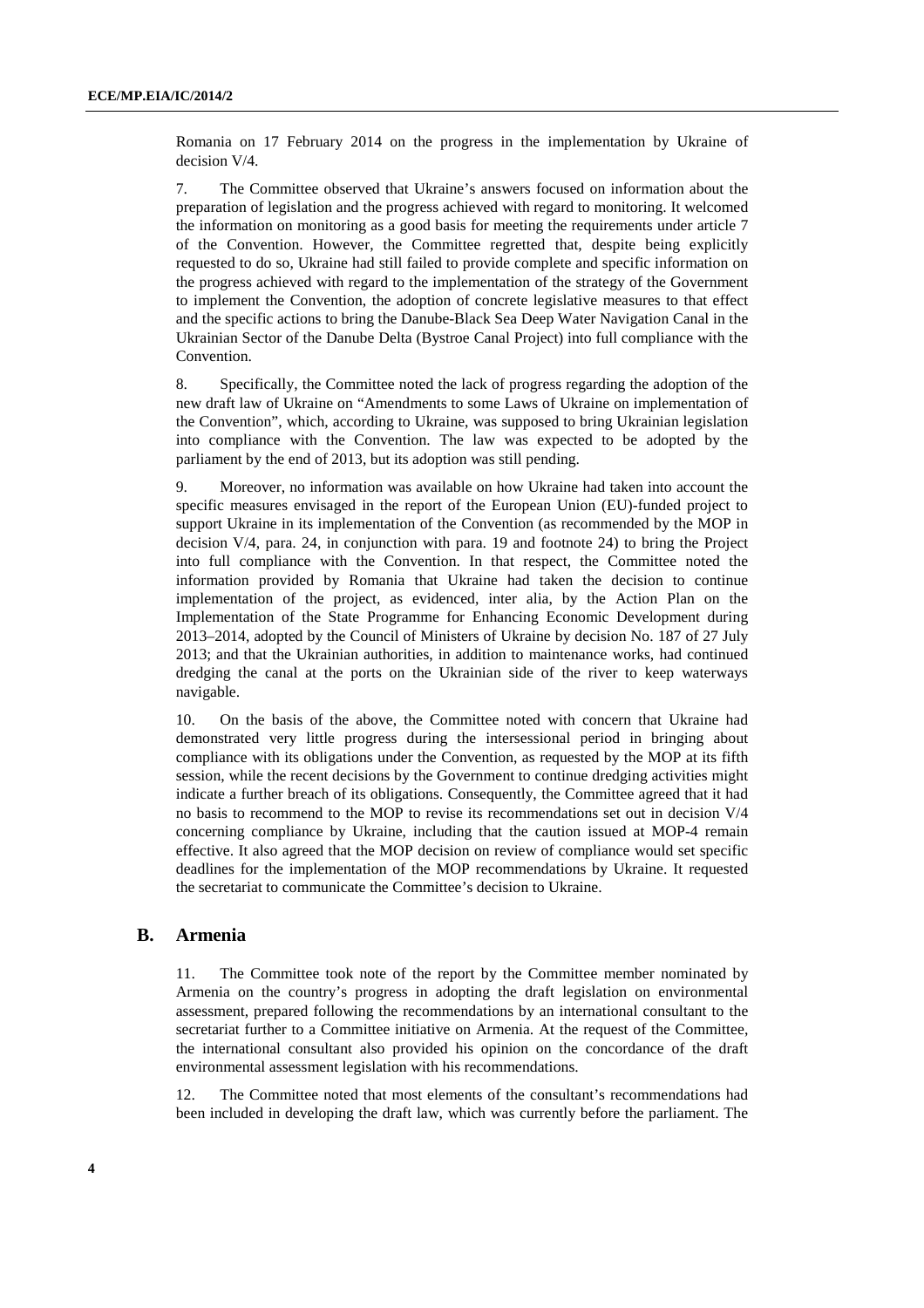Committee further noted some weaknesses in the draft, notably with regard to the public participation procedure within the environmental impact assessment (EIA) procedure, and welcomed information by Armenia on how it planned to address them (revisions of the draft between the first and second readings in parliament and implementing regulations).

13. The Committee then invited Armenia to adopt the draft law as soon as possible. In doing so, Armenia was also encouraged to address the issues raised by the consultant in his opinion and in discussions with the Committee. Specifically, central elements of the EIA procedure, such as the core elements of public participation, should be provided for in the draft law rather than left to implementing regulations (cf. decision IV/2, annex II, para. 32). Furthermore, as Armenia was also a Party to the Aarhus Convention on Access to Information, Public Participation in Decision-making and Access to Justice in Environmental Matters, it should ensure compliance with article 6 of that Convention. The Committee invited the secretariat to explore opportunities to assist Armenia in that regard, by contracting the international consultant to review again the draft law on EIA and, as needed, propose amendments for aligning the draft law with the Espoo Convention prior to its adoption by the parliament at its second reading.

14. The Committee also agreed to recommend that Armenia address strategic environmental assessment (SEA) procedures in a separate law. It welcomed information that the secretariat could offer technical assistance in that regard through the EU-funded Greening Economies in the Eastern Neighbourhood (EaP GREEN) Programme starting in 2014 with a review of the legislative and institutional framework for the application of SEA.

### **IV. Committee initiative**<sup>1</sup>

### **A. Azerbaijan**

15. In regard to Committee initiative EIA/IC/CI/2, the Committee considered the report regarding Azerbaijan's progress in implementing recommendations by an international consultant to the secretariat to further strengthen the country's capacity to comply fully with its obligations under the Convention. The draft framework law on environmental assessment covering both EIA and SEA was still being processed at the ministerial level and revisions aimed to better reflect the recommendations of the international consultant.

16. The Committee agreed to urge Azerbaijan to ensure that the draft framework law on environmental assessment, as well as the subsequent implementing regulations to be adopted, complied fully with the Convention. To that end, Azerbaijan was advised to take into account the recommendations of the international consultant, and also the general guidance on enhancing consistency between the Convention and EIA in the framework of State ecological expertise in countries of Eastern Europe, the Caucasus and Central Asia, expected to be adopted by the MOP at its sixth session (Geneva, 2–5 June 2014) (ECE/MP.EIA/2014/2).

17. The Committee invited the secretariat to explore opportunities to provide further legislative assistance to Azerbaijan in order to ensure its full compliance with the provisions of the Convention and the Protocol, in view of Azerbaijan's accession to it, including a review of its draft framework law, and other relevant legislation. It welcomed

<sup>1</sup> Information on Committee initiatives, including relevant documentation, is available from http://www.unece.org/environmental-policy/treaties/environmental-impact-assessment/areas-ofwork/review-of-compliance/committee-initiative.html.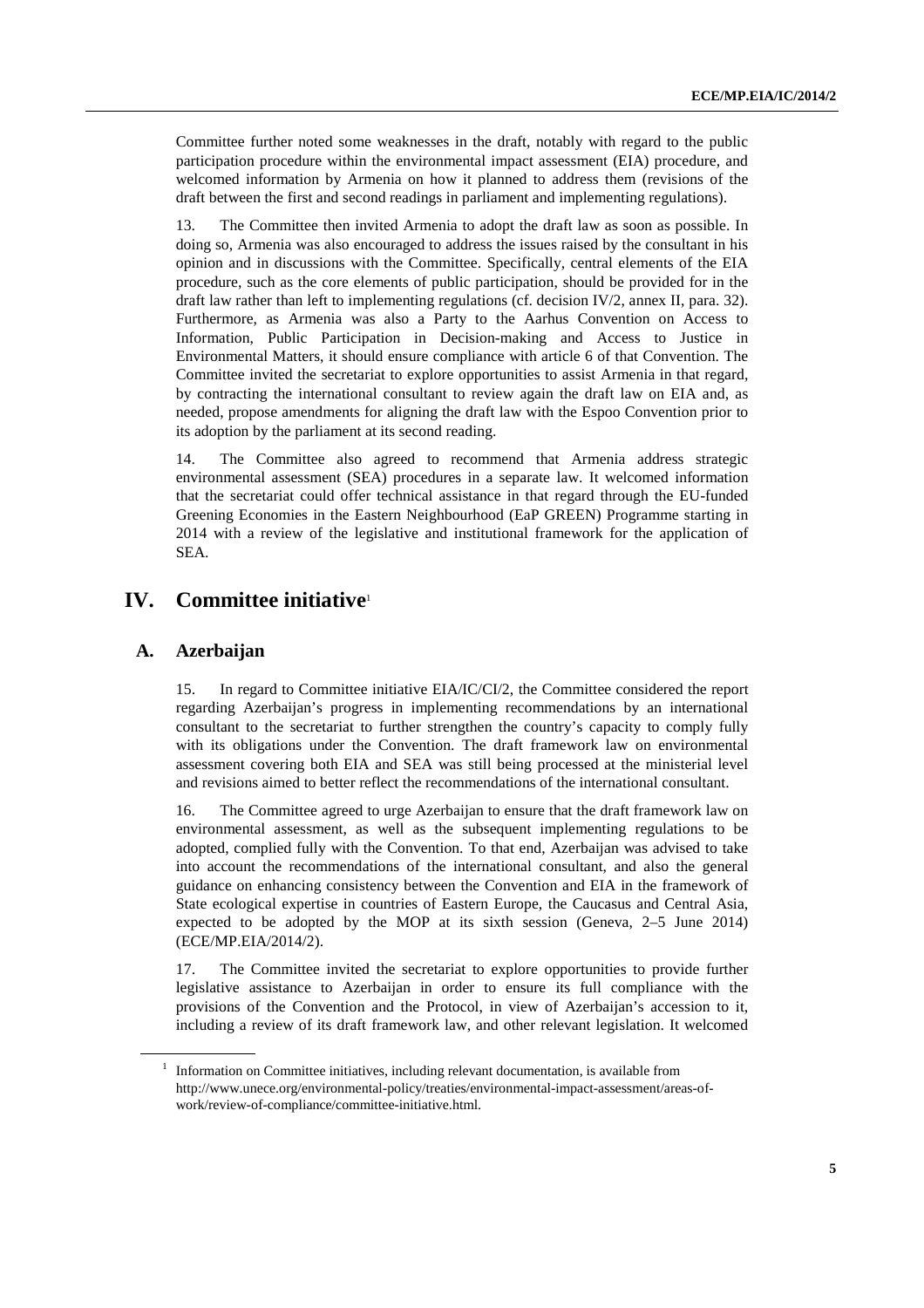the information that the secretariat would conduct a legislative and institutional review of the application of SEA to plans and programmes in April–October 2014. Based on the review, proposals for legislative, institutional and process changes would be developed to strengthen Azerbaijan's capacity to accede to and implement the Protocol. Upon approval of the draft framework law on environmental assessment, additional assistance would be provided to support Azerbaijan in the development of the detailed implementing regulations in compliance with the Convention and the Protocol (tentatively, in 2015).

### **B. Ukraine**

18. The Committee continued its consideration of its initiative on Ukraine regarding the planned extension of the lifetime of two reactors at the Rivne nuclear power plant (NPP) in Ukraine, close to the border with Belarus and Poland (EIA/IC/CI/4). It finalized its findings and recommendations further to the Committee initiative (annex), taking into account the information brought to its attention before, during and after its twenty-eighth session (Geneva, 10–12 September 2013).

19. The Committee requested the secretariat to inform Ukraine accordingly. The secretariat was also requested to provide the findings and recommendations to Ukraine, once issued as an official document, and to transmit them for consideration by the MOP at its sixth session. The related documents and information should also be posted on the Convention website.

### **V. Information gathering**<sup>2</sup>

#### **A. Lithuania**

20. Further to its twenty-ninth session (Geneva, 10–12 December 2013), the Committee continued to consider the information it had gathered on the planned construction of the Visaginas NPP in Lithuania, close to the border with Belarus, in follow-up to the information provided by the Belarusian non-governmental organization (NGO) Ecoclub (EIA/IC/INFO/9). It considered the replies by Belarus and Lithuania in response to the Committee's letters of 17 December 2013. The Committee also noted Lithuania's response that it would be ready to grant consent for disclosing to Ecoclub the contents of its letter to the Committee of 20 November 2013, pending the consideration of the matter, on the condition that all the information provided by Ecoclub relating to the activities were made available to Lithuania.

21. The Committee agreed that the responses were sufficient at present. It noted that:

On 27 August 2008, Lithuania had sent the EIA documentation to Belarus with a request to inform the Belarusian public and authorities;

(b) Belarus had informed its public and on 14 October 2008 had held a public hearing in Braslaw;

(c) On 24 November 2008, Belarus had provided to the Lithuanian Ministry of Environment the records (protocol) of the public hearing;

 $2$  More information on information-gathering cases, including relevant documentation, is available from http://www.unece.org/environmental-policy/treaties/environmental-impact-assessment/areas-ofwork/review-of-compliance/information-from-other-sources.html.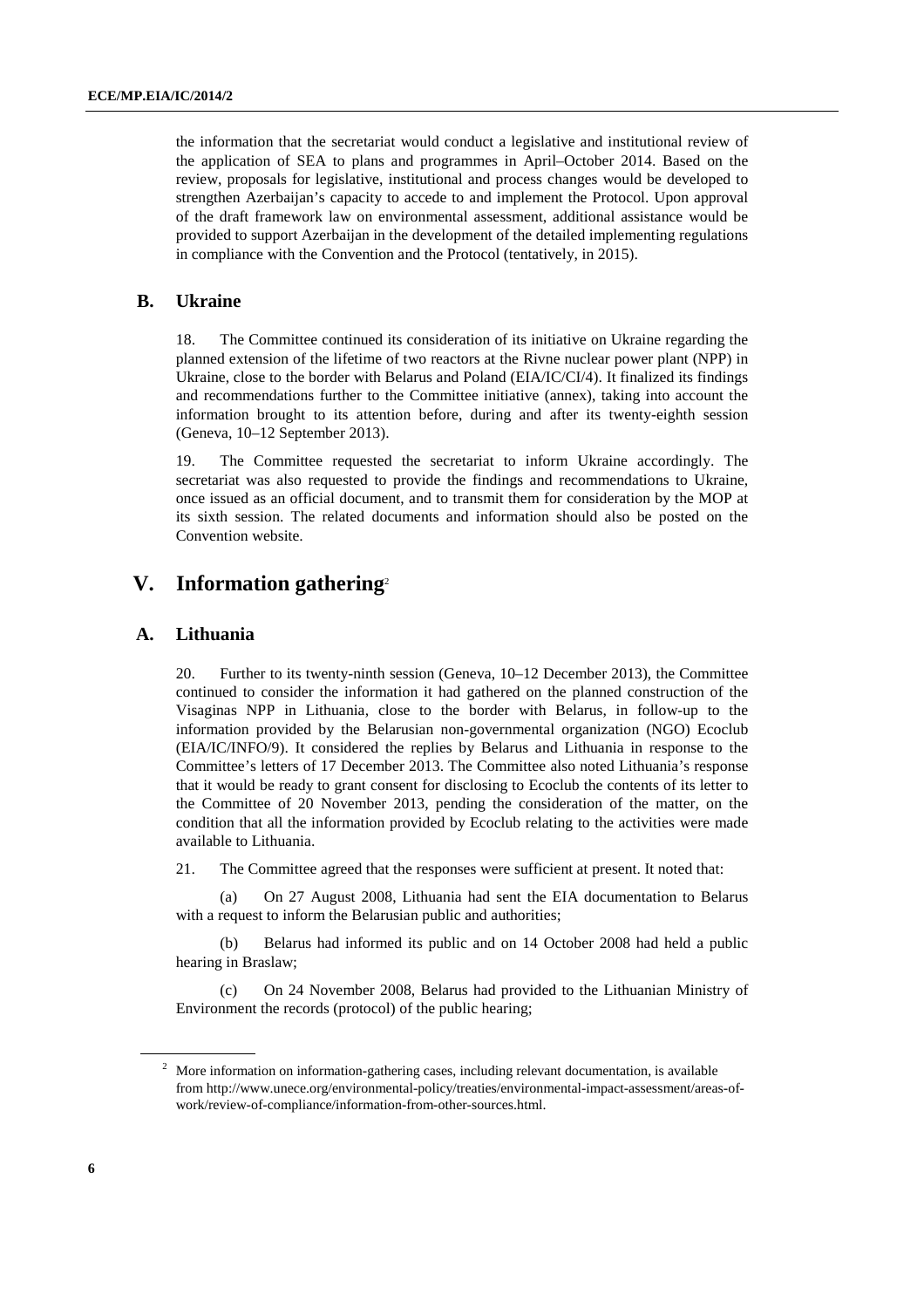(d) On 21 April 2009, the final decision had been issued taking into account the outcome of the EIA in a transboundary context;

(e) On 5 May 2009, all the potentially affected Parties had been informed about the final decision;

(f) Belarus and other Parties had not expressed dissatisfaction concerning the way Lithuania had carried out its obligations under the Convention.

22. In the light of the above, the Committee decided that there was no need to further pursue its information gathering. It asked the Chair to write to Lithuania to inform it accordingly, with a copy to Ecoclub. The Committee noted that Parties should be advised to ensure that the public notice should be effective and that it was appropriate to keep a record of the procedures (such as copies of the public notices, records of the hearings, etc.). The Chair should also request agreement that the correspondence between the Committee and Lithuania be placed on the Convention's website, as an illustration of the Committee's approach to information gathering and of a proper and sufficient response from a Party to address the issue.

#### **B. Ukraine**

23. Further to its twenty-ninth session, the Committee continued its consideration of the information it had gathered with regard to the information provided by a Belarusian NGO on the planned construction of nuclear reactors 3 and 4 at the Khmelnytskyi NPP in Ukraine, approximately 150 kilometres from the borders with the Republic of Moldova and Romania, and approximately 350 kilometres from the border with Belarus. (EIA/IC/INFO/10). The Committee reviewed the clarifications received from the Governments of Austria, Belarus, Hungary, Poland, Republic of Moldova, Romania, Slovakia and Ukraine in response to the Committee's letters of 17 December 2013.

24. The Committee welcomed that Ukraine had initiated transboundary procedures with seven Parties to the Convention: the notifications had been sent and the EIA documentation had been provided, while some action on public participation and consultations procedures were still being carried out.

25. The Committee noted the information presented by Ukraine, arguing that the final decision for the planned activity was not Law 5217-VI of 6 September 2012 on "siting, designing and construction of power units No. 3[and] No. 4 of Khmelnytskyi nuclear power plant", but a subsequent decision expected to be adopted by the Cabinet of Ministers on the basis of Procedure No. 759 of 17 October 2013 for Approval and Expert Reviews of Construction Projects.

26. In that regard, the Committee considered that:

(a) Law 2861-IV of 8 September 2005 on a "decision-making procedure regarding siting, designing and construction of nuclear installations and radioactive waste management facilities of national significance", provided clear authority to the parliament to take the final decision with regard to the planned activity;

(b) Based on Law 2861-IV, Law 5217-VI seemed to constitute the final decision for the planned activity;

(c) Procedure No. 759 had only been introduced to Ukraine's legal system on 17 October 2013, after the adoption of Law 5217-VI of 6 September 2012.

27. Therefore, the Committee concluded that there were clear indications that Ukraine had not properly applied the Convention in relation to the planned construction of reactors 3 and 4 at the Khmelnytskyi NPP, since a post-factum change in the legal system in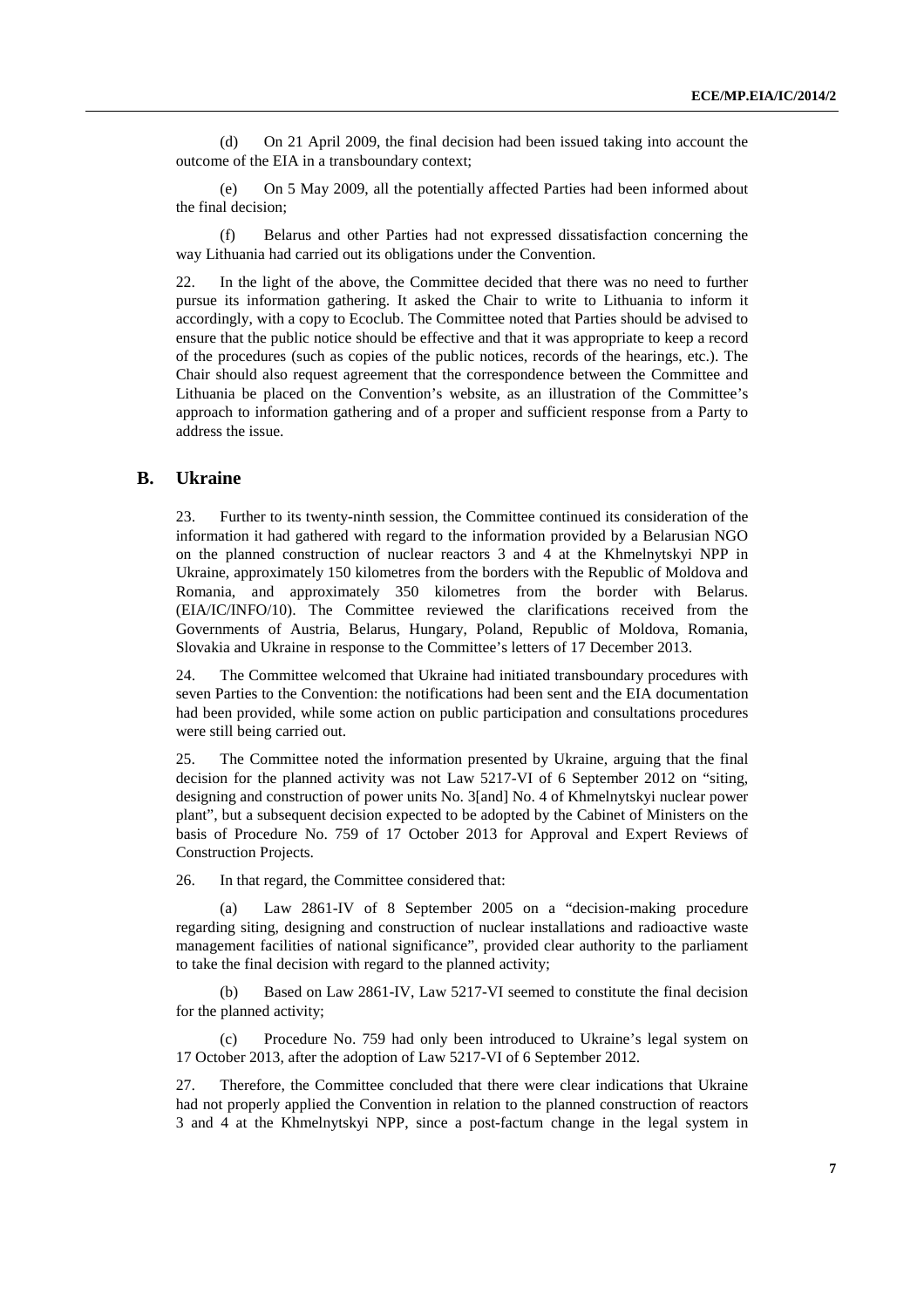October 2013 could not retroactively alter the legal nature of the decision of the parliament by law of 6 September 2012 to authorize the activity at issue on the basis of legislation in force at the time. The Committee noted that the information could be the basis of a profound suspicion of non-compliance.

28. However, taking into account that steps had been taken in the implementation of the transboundary EIA procedure set out in the Convention, and the fact that transboundary public participation and transboundary consultation procedures with some affected Parties had not yet been concluded, the Committee agreed that it would continue its consideration of the matter at its next session. The Committee asked the Chair to write to Ukraine to request that it provide the following clarifications and information:

(a) What was the nature of the "Procedure for approval and expert reviews of construction project" in the hierarchy of laws of Ukraine?;

(b) Could the decision by the Cabinet of Ministers change the parameters for the activity or its location, as defined in Law No. 5217-VI of 6 September 2012?;

What was the legal basis for the final decision under Procedure No. 759 to assure that the requirements of article 6, paragraph 1, of the Convention, were met, i.e., that in the final decision on the proposed activity due account was taken of the outcome of the EIA, including the EIA documentation, as well as the comments thereon received pursuant to article 3, paragraph 8, and article 4, paragraph 2, of the Convention and the outcome of the consultations as referred to in article 5?;

(d) Since the adoption of Procedure No. 759 for Approval and Expert Reviews of Construction Projects by the Cabinet of Ministers on 17 October 2013, did Ukraine plan to annul the law No. 5217-VI of 6 September 2012?;

A copy of the letter, including materials, of 6 April 2012 (No. 7123/10/10) sent by Ukraine to potentially affected Parties (Austria, Belarus, Hungary, Poland, Republic of Moldova, Romania and Slovakia);

Copies of the notifications, with the date and supporting documentation, Ukraine had sent in 2010 to potentially affected Parties (Austria, Belarus, Hungary, Poland, Republic of Moldova, Romania, and Slovakia) about the activity;

(g) How did Ukraine fulfil the requirements under article 2, paragraph 6, article 3, paragraph 8, and article 4, paragraph 2, of the Convention with respect to its obligation as a Party of origin to ensure public participation for the public likely to be affected in the affected Party (in Austria, Hungary, Poland, the Republic of Moldova and Slovakia)?;

(h) How and when had Ukraine informed its own public about the proposed activity?;

(i) Information about the public participation in Ukraine in May 2011 and whether Ukraine had informed the potentially affected Parties about the public hearing.

29. The Committee encouraged Ukraine to finalize the ongoing transboundary public participation and consultation procedures with all concerned Parties, in accordance with article 3, paragraph 8, and article 5 of the Convention, respectively, and to adopt the final decision in compliance with article 6 of the Convention.

30. The Committee requested that the written replies to its questions be provided through the secretariat, in English, by no later than 4 August 2014 for analysis by the curator and for consideration by the Committee in September 2014. It also decided to designate Mr. Zaharia as co-curator for the case. The curators were invited to provide an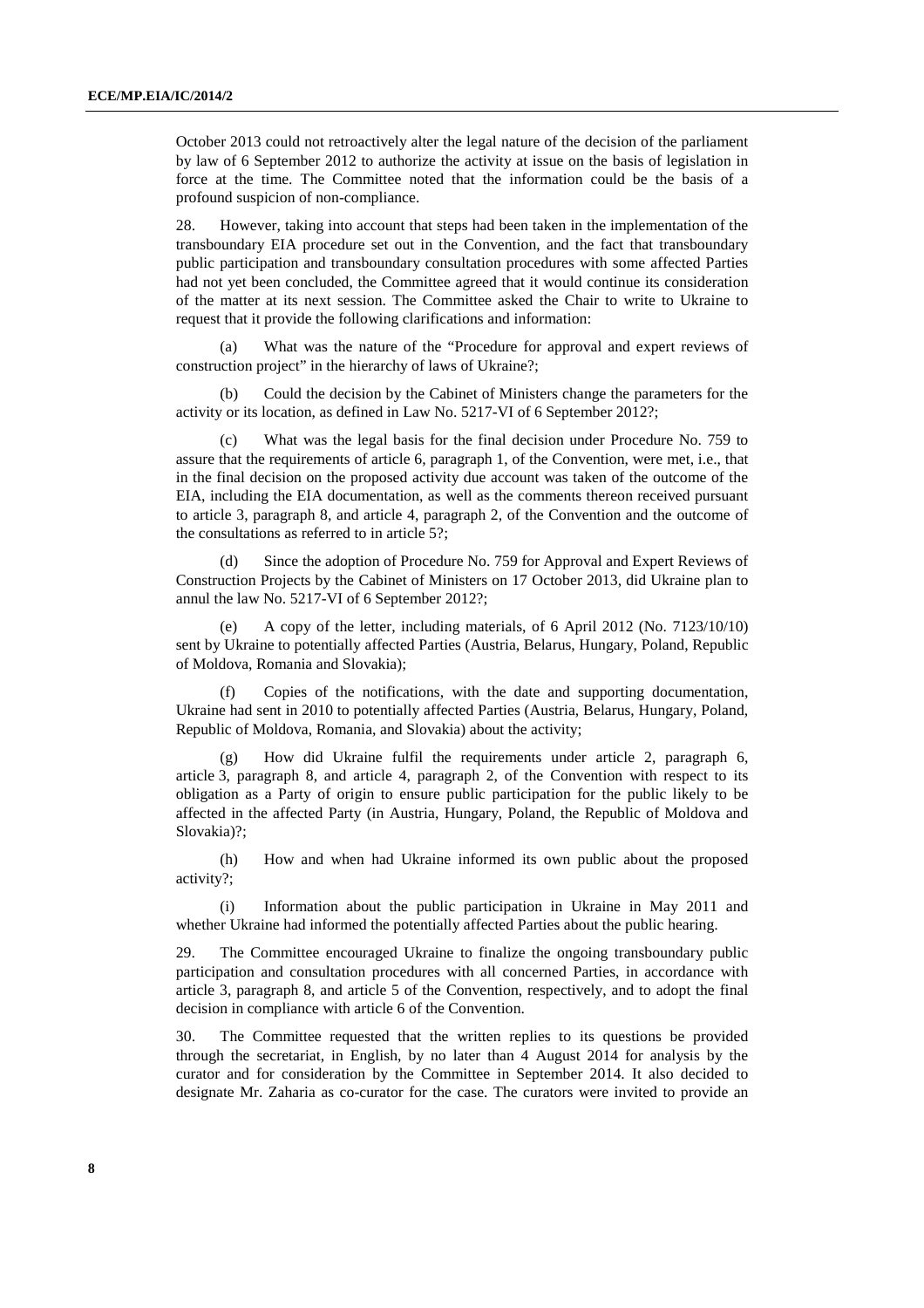analysis of the information received by 18 August for consideration at the Committee's next session.

### **C. United Kingdom of Great Britain and Northern Ireland**

31. Further to its twenty-ninth session, the Committee continued its consideration of the information it had gathered on the planned construction of the Hinkley Point C NPP by the United Kingdom of Great Britain and Northern Ireland (EIA/IC/INFO/12). It reviewed the clarifications received from the Governments of Belgium, the Netherlands, Norway, Spain and the United Kingdom in response to its letters of 17 December 2013.

32. The Committee considered the responses of some Parties that had maintained that they could not exclude the significant adverse transboundary environmental impact of the proposed activity on their territory.

33. In addition, it noted that, with the exception of the informal exchanges with Ireland and the transboundary procedure with Austria after its request in accordance with article 3, paragraph 7, of the Convention, the United Kingdom had failed to notify any potentially affected Party about the planned activity. The Committee further noted the information that national legislation in the United Kingdom did not provide for the possibility to extend the transboundary consultations, as presented in the transboundary procedure with Austria.

34. The Committee then recalled its previous opinion that:

 while the Convention's primary aim, as stipulated in article 2, paragraph 1, was to "prevent, reduce and control significant adverse transboundary environmental impact from proposed activities", even a low likelihood of such an impact should trigger the obligation to notify affected Parties in accordance with article 3. This would be in accordance with the *Guidance on the Practical Application of the Espoo Convention*, paragraph 28, as endorsed by decision III/4 (ECE/MP.EIA/6, annex IV). This means that notification is necessary unless a significant adverse transboundary impact can be excluded.

(decision IV/2, annex I, para. 54).

35. On the above grounds, the Committee found that there was a profound suspicion of non-compliance and decided to begin a Committee initiative further to paragraph 6 of the Committee's structure and functions. In line with paragraph 9 of its structure and functions, the Committee decided that the United Kingdom should be invited to the Committee's thirty-second session (Geneva, 9–11 December 2014) to participate in the discussion and to present information and opinions on the matter under consideration. The Committee would start by considering the initiative in a closed session, followed by a brief presentation by the United Kingdom and questions by the Committee. The initiative would then be considered again in a closed session to draft findings and recommendations.

36. The Committee agreed that at its thirty-first session (Geneva, 2–4 September 2014) it would agree on questions to be sent to the United Kingdom. After that session, along with a request to address any questions, the United Kingdom should also be invited to provide the secretariat with the names of its respective delegates as soon as possible, and be reminded of operating rule 11, paragraphs 1 to 3, and rule 15, paragraph 4, regarding the procedure for Committee initiatives. The Committee asked the Chair to send a letter to the United Kingdom including the above information.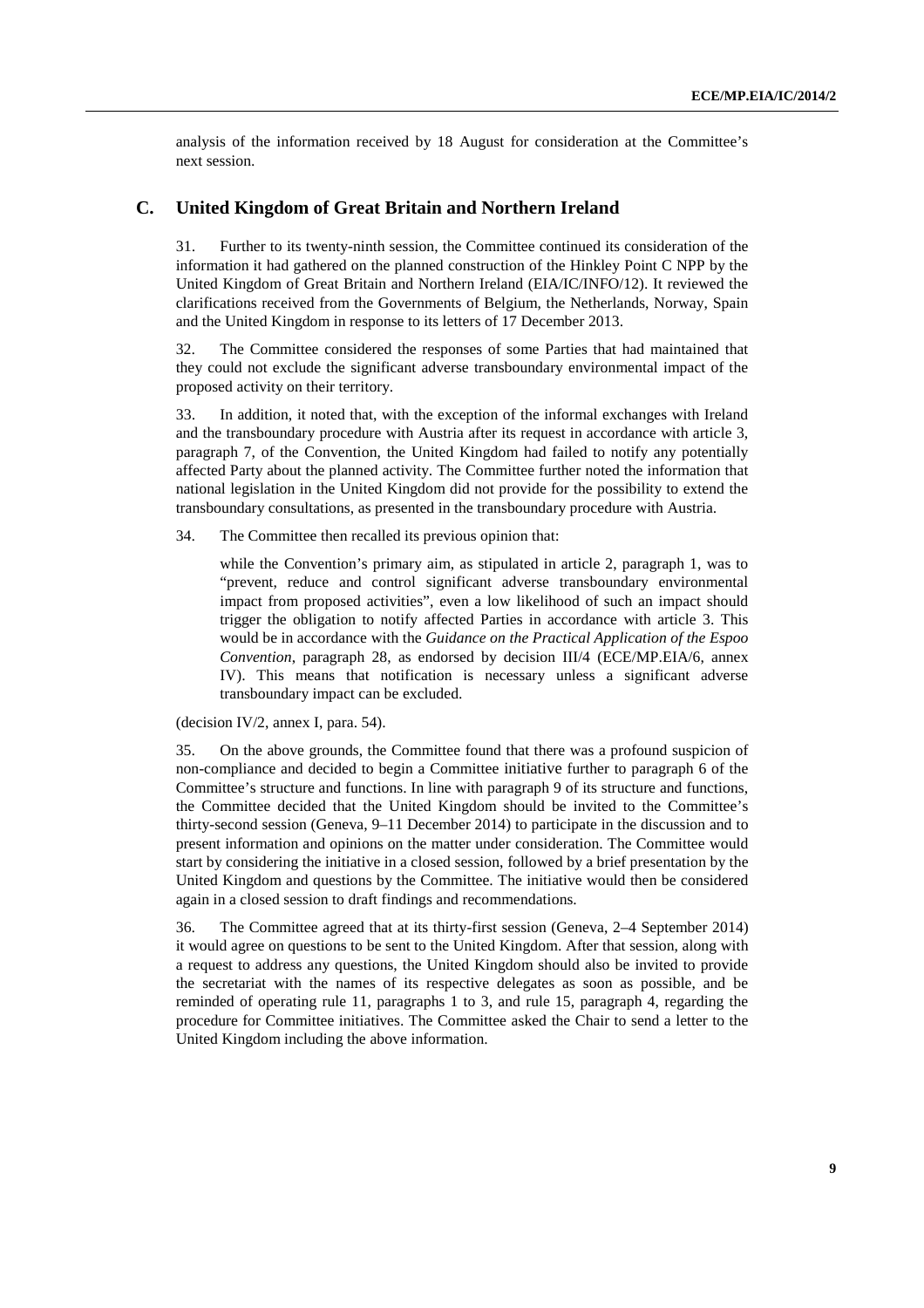### **D. Ukraine**

37. The Committee considered the information received on 3 October 2013 from a political party of Hungary concerning the planned reopening of a goldmine using cyanide technology in Muzhiyevo, Ukraine, close to the border with Hungary (EIA/IC/INFO/13). Further to an analysis prepared by the curator, the Committee considered that a decision to continue an activity included in appendix I to the Convention that had been formally terminated would constitute a proposed activity under the Convention. Moreover, in the light of information available to it, the Committee considered that gold mining as the activity in question constituted major mining within the meaning of item 14 of appendix I.

38. The Committee agreed that it would continue its consideration of the matter at its next session and asked the Chair to write to Ukraine to request that it provide the following clarifications and information:

(a) Whether Hungary had been notified in accordance with article 3 of the Convention;

(b) A copy, if any, of the response of the Ministry of Environmental Protection of Ukraine to the letter of the Ministry of Rural Development of Hungary dated 30 November 2011, regarding the notification to the Hungarian Government;

(c) The transboundary EIA process for the planned activity;

(d) The planned activity (Muzhiyevo goldmine project), the location and the area of exploitation (map) and its current status, and whether there was an intention to restart operation;

(e) Whether the Government had taken the necessary legal, administrative and other measures to implement the provisions of the Convention with respect to the activity.

39. In addition, the Chair should write to Hungary asking it to provide any information on any subsequent correspondence with Ukraine further to the letter of the Minister of Rural Development of Hungary of 30 November 2011 addressed to the Minister of Environmental Protection of Ukraine, indicating that Hungary had been informed about the planned reopening of the Muzhiyevo goldmine, that it considered itself an Affected Party under the Espoo Convention and requesting notification.

40. The information should be requested in English by 4 August 2014 for analysis by the curator by 17 August and for consideration by the Committee at its thirty-first session.

### **VI. Structure, functions and operating rules**

41. Further to the discussions held by the Committee at its two previous sessions, the comments received during and after the third meeting of the Working Group on Environmental Impact Assessment and Strategic Environmental Assessment (Geneva, 11–15 November 2013) and the deliberations of the Committee through its electronic decision-making procedure, the Committee finalized its proposals for amending its structure, functions and operating rules. It agreed that its proposals would be annexed to draft decision VI/2 on review of compliance.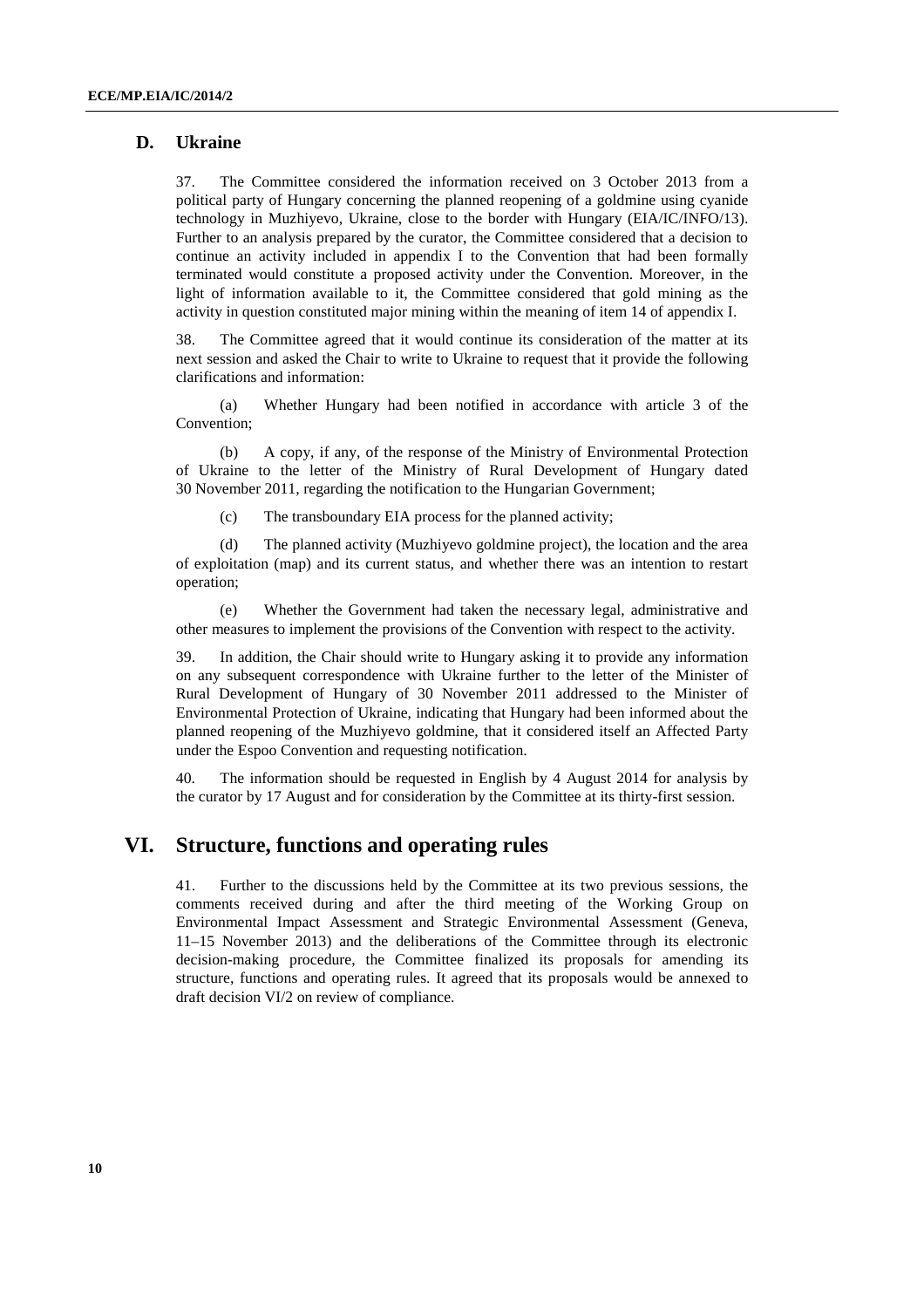### **VII. Preparations for the next sessions of the Meetings of the Parties**

42. On the basis of the discussions held by the Committee at its two previous sessions, the comments received during and after the third meeting of the Working Group, the deliberations of the Committee through its electronic decision-making procedure and the outcomes of the conclusion of its consideration on several matters at the present session, the Committee finalized draft decisions VI/2 and II/2 on the review of compliance with the Convention and the Protocol, respectively. The decisions would be forwarded to the MOP to the Convention at its sixth session and the MOP serving as the MOP to the Protocol (MOP/MOP) at its second session.

43. The Committee also finalized a draft report on the activities of the Committee, to be submitted to the MOP and the MOP/MOP at their sixth and second sessions, respectively, as foreseen in the workplan (see ECE/MP.EIA/SEA/2, decision V/9–I/9).

44. In that context, as agreed at its twenty-ninth session, the Committee noted the steps taken by Belarus and Lithuania to reach compliance subsequent to the Committee's findings and recommendations at its twenty-seventh session (Geneva, 12–14 March 2013) further to the submission by Lithuania, received on 16 June 2011, expressing concerns about compliance by Belarus with its obligations under the Convention regarding the planned construction of an NPP in Ostrovets, Belarus, close to the border with Lithuania  $(EIA/IC/S/4).$ <sup>3</sup> The Committee's approach on the matter was reflected in the Committee's report to the MOP (ECE/MP.EIA/2014/4–ECE/MP.EIA/SEA/2014/4, paras. 53–56).

### **VIII. Other business**

45. The secretariat informed the Committee about the recent decision of the Executive Secretary of the United Nations Economic Commission for Europe that the sixth session of the MOP and the second session of the MOP/MOP would take place in Geneva, instead of Kyiv. The dates of the meetings would remain the same, i.e., from 2 to 5 June 2014. The Committee was also informed about the ongoing preparations for those sessions, and took note of the information.

46. Further to repeated attempts by Parties involved in the compliance procedures to obtain information from Committee members, the Committee underlined again that, in line with its operating rules, each member was to ensure the confidentiality of information received during its review of compliance by Parties with their obligations under the Convention. Committee members should clarify that to any Party that sought to receive information other than that which was publicly available.

## **IX. Presentation of the main decisions taken and closing of the session**

47. The Committee adopted the draft report of its session, prepared with the support of the secretariat.

<sup>3</sup> Information on submissions by one Party about another Party's compliance with its obligations (or self-referrals), including relevant documentation, is available from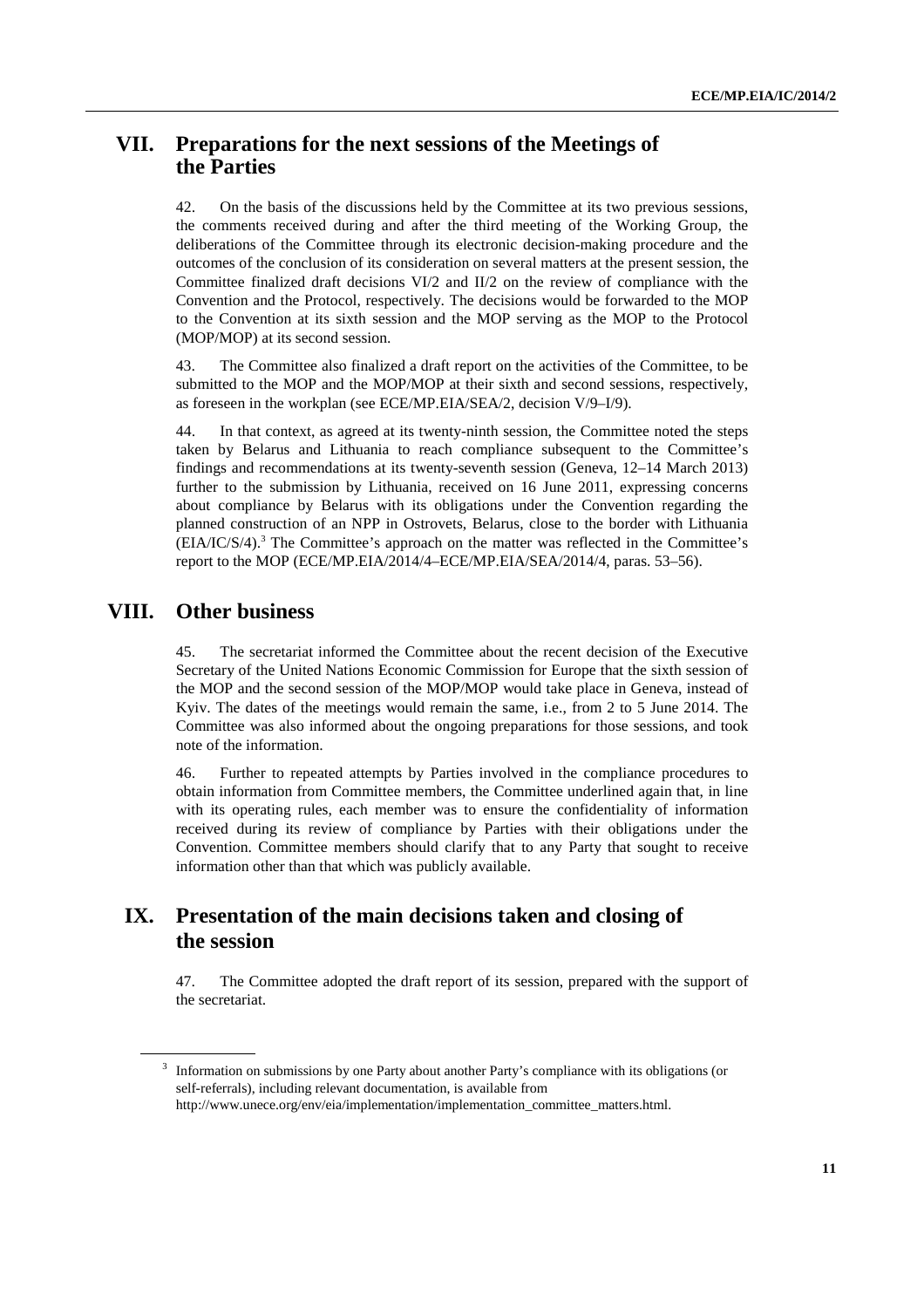48. The Committee, with new members elected by the Meeting of the Parties, agreed to hold its next sessions as follows: its thirty-first meeting from 2 to 4 September and its thirty-second meeting from 9 to 11 December 2014; in 2015, it would hold its thirty-third session from 17 to 19 March, its thirty-fourth session from 7 to 9 September and its thirtyfifth session from 8 to 10 December.

49. The Committee noted that four of its present members on Convention matters, including its Chair, would have completed their two terms on the Committee by June 2014, and be replaced by the MOP at its sixth session, including two alternate members on Protocol matters. Committee members thanked the Chair and the other members for their contribution to the work on review of compliance during the intersessional period.

50. The Chair then closed the thirtieth session.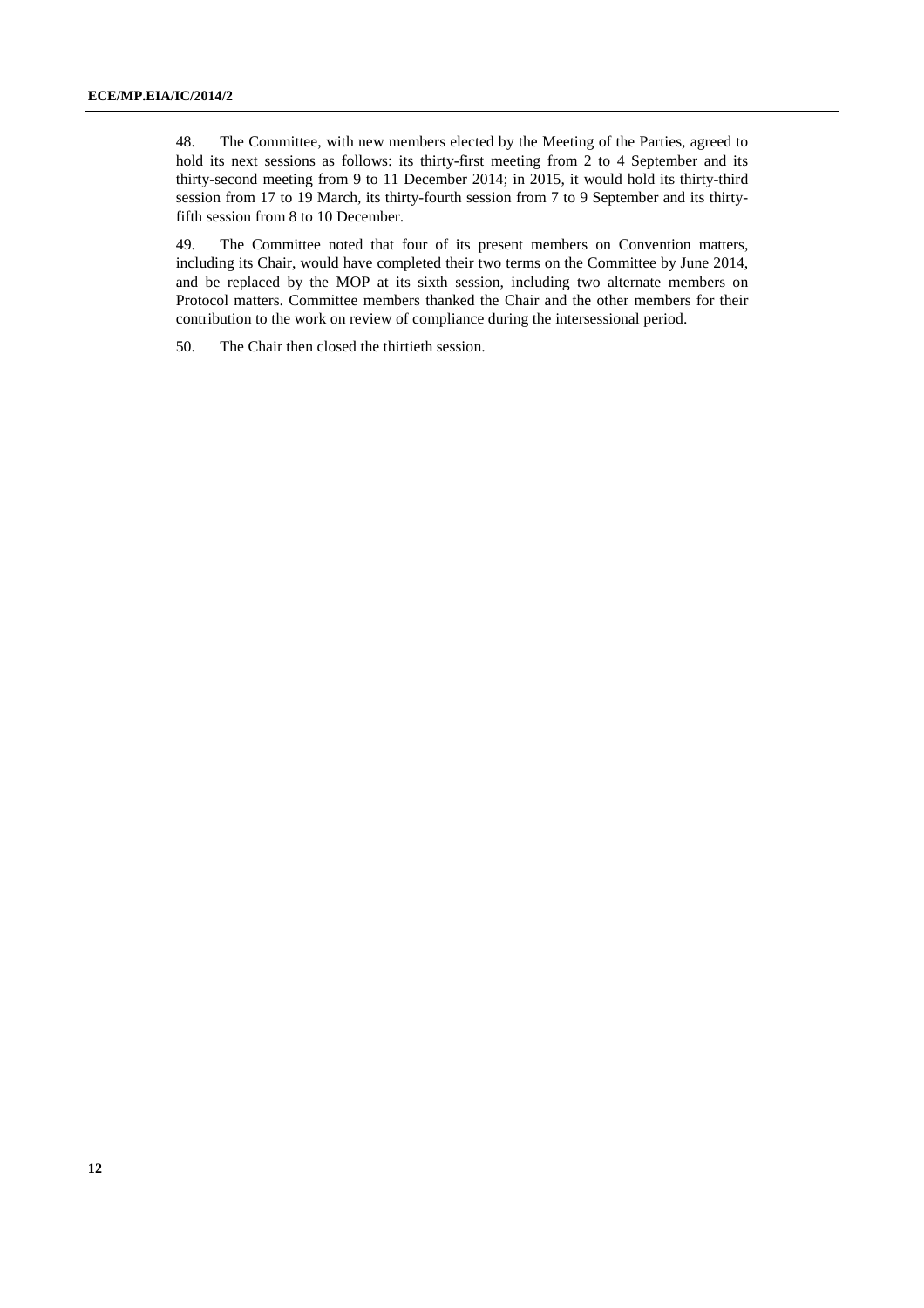### **Annex**

### **Findings and recommendations further to a Committee initiative concerning Ukraine (EIA/IC/CI/4)a**

### **I. Introduction — the Committee's procedure**

1. On 20 April 2011, a Ukrainian non-governmental organization (NGO), Ecoclub, provided information to the Implementation Committee under the Convention on Environmental Impact Assessment in a Transboundary Context (Espoo Convention) and its Protocol on Strategic Environmental Assessment, regarding the planned extension of the lifetime of two nuclear reactors of the Rivne nuclear power plant (NPP) in Ukraine, close to the border with Belarus and Poland. In the information provided, Ecoclub alleged non-compliance by Ukraine with its obligations under the Convention with respect to the proposed activity.

2. At its twenty-first session (Geneva, 20 June 2011), the Committee began its consideration of the information provided. It decided to ask the Government of Ukraine to provide information on the environmental impact assessment (EIA) for the planned activity and clarification on whether it had taken the necessary legal, administrative and other measures to implement the provisions of the Convention.

3. At its twenty-second session (Geneva, 5–7 September 2011), further to Ukraine's request for additional time to properly address the Committee's questions, the Committee postponed consideration of the matter and requested Ukraine to reply by 15 November 2011. Ecoclub was informed accordingly. Ukraine provided information on 15 November 2011.

4. At its twenty-third session (Geneva, 5–7 December 2011), the Committee, based on the information available, concluded that Ukraine had not applied the Convention in relation to the extension of the lifetime of the Rivne NPP. However, it noted that the main issue was to establish whether the activity in question was a proposed activity subject to the Convention. The Committee provisionally concluded that the lifetime extension of NPPs could be considered as a major change to an activity in appendix I, and thus fell under the scope of the Convention. It referred in this sense to the background note by the secretariat on the application of the Convention to nuclear energy-related activities (ECE/MP.EIA/2011/5, para. 10 (c)), which indicated that major changes might include "an extension of the lifetime of a facility". Each Committee member was invited to consider the matter further and to present their views for discussion and conclusions at the Committee's subsequent session.

5. At its twenty-fifth session (Geneva, 11–13 September 2012), following the presentation of Committee members' views, the Committee reached a consensus that the extension of the lifetime of an NPP, even in absence of any works, was to be considered as a major change to an activity and consequently subject to the provisions of the Convention.

6. At its twenty-seventh session (Geneva, 12–14 March 2013), the Committee decided to begin a Committee initiative further to paragraph 6 of the Committee's structure and

<sup>&</sup>lt;sup>a</sup> Documentation related to this Committee initiative is available from http://www.unece.org/environmental-policy/treaties/environmental-impact-assessment/areas-ofwork/review-of-compliance/committee-initiative/eiaicci4-ukraine.html.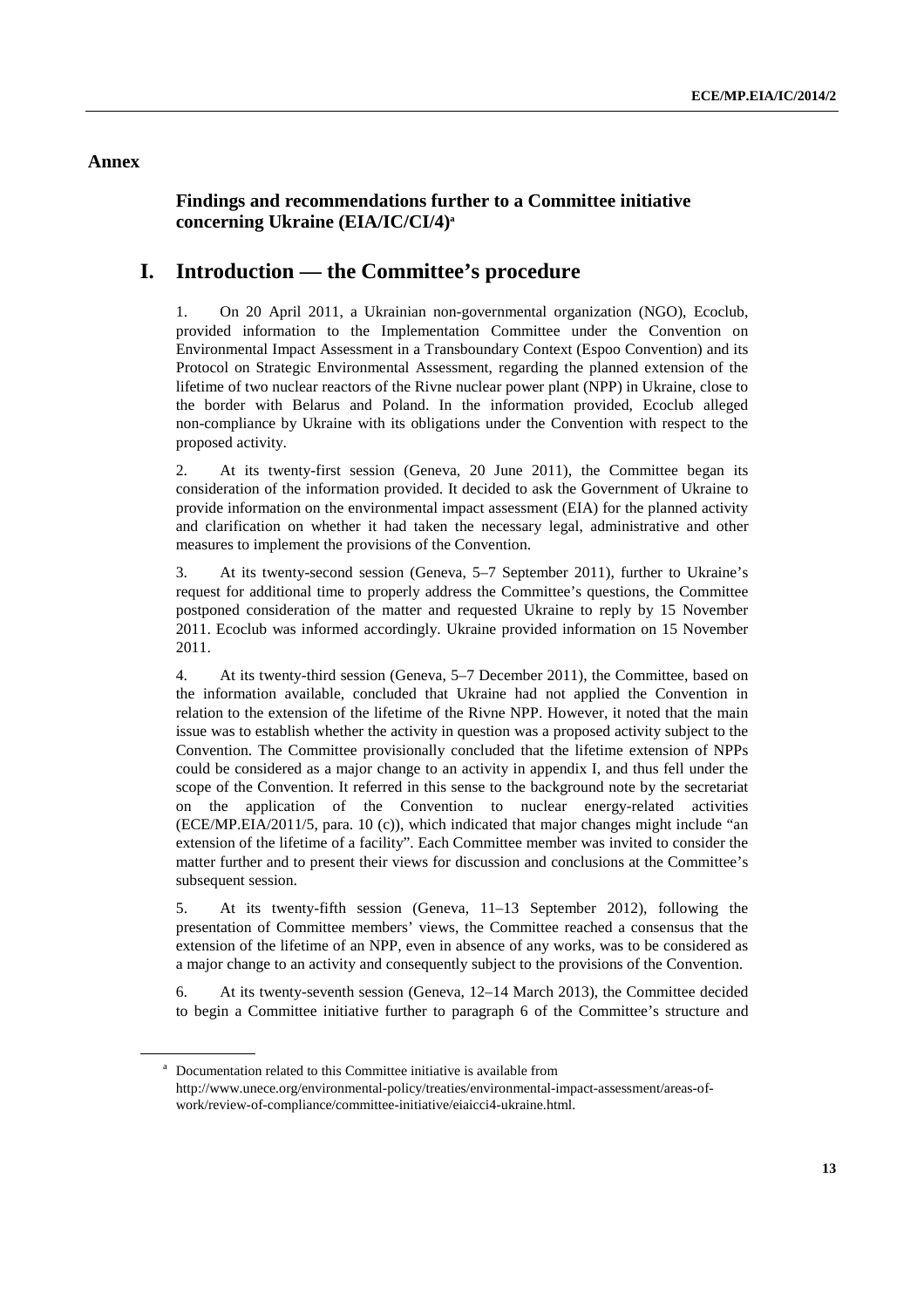functions. In line with paragraph 9 of its structure and functions, the Committee decided to invite Ukraine to its next session to participate in the discussion and to present information and opinions on the matter under consideration. Ukraine was also invited to provide written replies to a list of questions by 31 May 2013. Ukraine provided replies on 11 June and 26 August 2013. On 26 August, the Committee also received additional information from Ecoclub.

7. At its twenty-eighth session (Geneva, 10–12 September 2013), the Committee considered its initiative, inviting the Ukrainian delegation to present it with information and opinions on the matter. The Ukrainian delegation also replied to questions by the members of the Committee. Ukraine was further requested to address in writing a list of questions by 15 October 2013. Ukraine replied on 18 October 2013 and provided additional information to the Committee on 25 November 2013.

8. The Committee then proceeded with the preparation of its draft findings and recommendations based on the information made available to it. The draft was completed at the Committee's twenty-ninth session (10-12 December 2013).

9. Before finalizing the findings and recommendations, in accordance with paragraph 9 of the appendix to decision III/2, the Committee sent the draft findings and recommendations to Ukraine, inviting its comments or representations by 14 February 2014. At its thirtieth session, the Committee finalized its findings and recommendations taking into account the representations provided.

### **II. Summary of facts, information and issues**

10. This section summarizes the main facts, information and issues considered to be relevant to the question of compliance, as presented by Ecoclub (by letters of 20 April 2011 and 28 August 2013) and by Ukraine (by letters of 15 November 2011, 11 June 2013 and 26 August 2013, and during the hearing of 11 September 2013).

### **A. Facts — the planned activity**

11. The Rivne NPP is located in Kuznetsovsk, Rivne Oblast, Ukraine, and has four reactors. Construction began in 1973. Reactor 1 was commissioned on 22 December 1980, reactor 2 on 22 December 1981, reactor 3 on 21 December 1986 and reactor 4 in 2004. The NPP is operated by Energoatom, the State enterprise operating all NPPs in Ukraine.

12. On 29 April 2004, the Cabinet of Ministers adopted Decision No. 263-r on a "Complex Programme of Works to Extend [the] Operational Lifetime of Existing Nuclear Reactors of Nuclear Power Plants". On 18 January 2005, Energoatom adopted a workplan to implement that decision.

13. During 2005–2010 Energoatom and the Ukrainian nuclear safety authority, the State Committee on Nuclear Regulation (now the State Nuclear Regulatory Inspectorate), adopted safety measures and interim decisions in relation to reactors 1 and 2 of the Rivne NPP.

14. On 22 December 2009, Energoatom filed an application to amend its licence (EO No000211) with regard to the lifetime of the Rivne NPP. The application was resubmitted on 14 June and 11 November 2010.

15. On 10 December 2010, the Board of the State Committee on Nuclear Regulation took decision No. 15 extending the lifetime of nuclear reactors 1 and 2 of the Rivne NPP by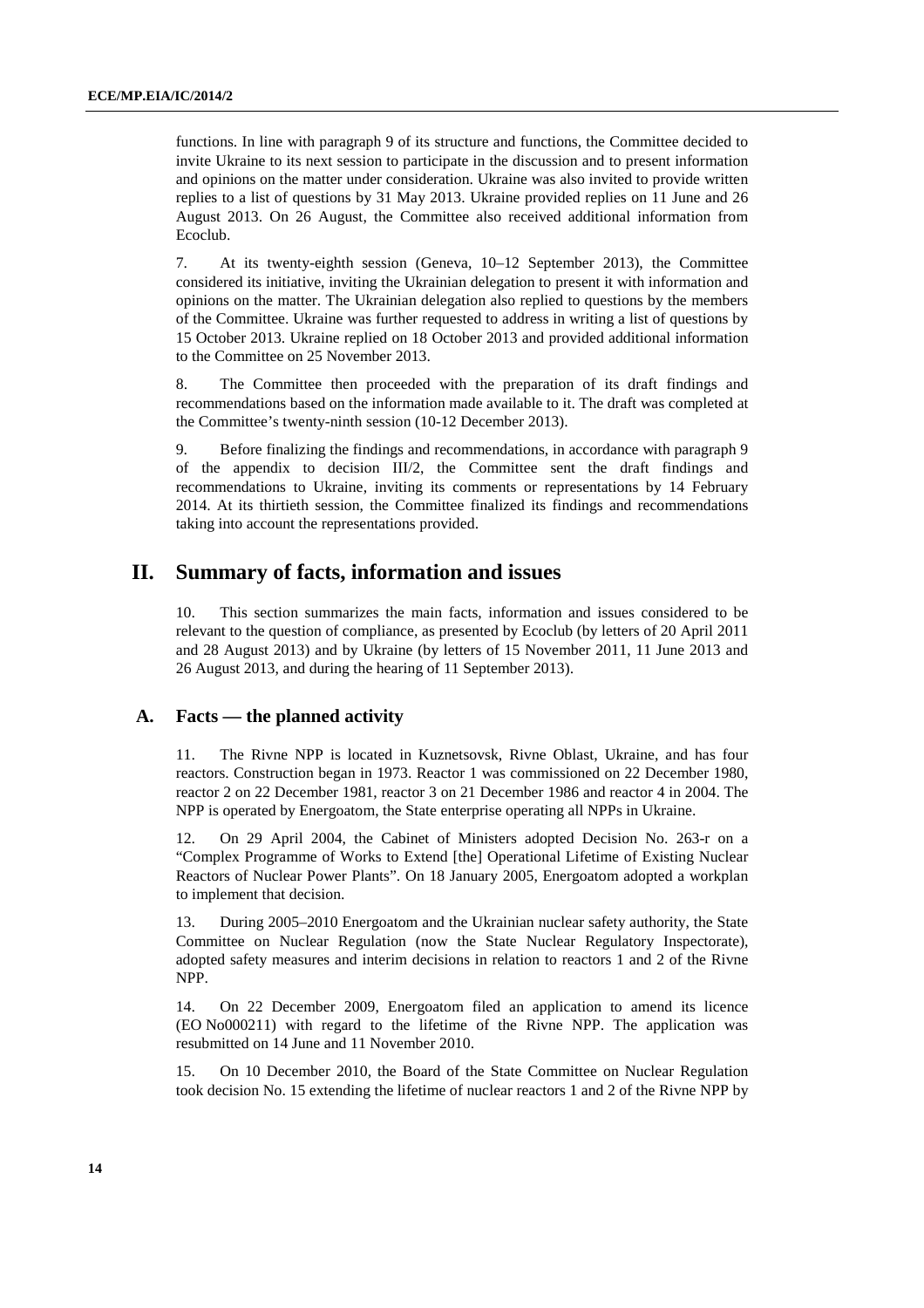20 years and issuing a new licence (EO No000943) for the operation of the two nuclear reactors by Energoatom until 31 December 2031.

### **B. Information and issues**

16. In the information it provided, Ecoclub alleged that Ukraine had failed to undertake transboundary EIA procedures according to the Convention with respect to the decisionmaking on the planned extension of the lifetime of reactors 1 and 2 of the Rivne NPP and that it had already taken the final decision to authorize the proposed activity on the basis of article 6 of the Law of Ukraine on Permitting in the Sphere of Nuclear Energy Use. However, in the view of Ecoclub, an extension of 20 years compared to the initial life of 30 years qualified as a "major change" to an activity listed in appendix I to the Convention. Ecoclub therefore alleged that Ukraine had failed to comply with article 2, paragraphs 2, 3 and 4, and articles 3 to 6, of the Convention.

17. Specifically, according to Ecoclub, although nuclear installations might cause significant adverse transboundary environmental impact (radioactive contamination), the proposed activity had not been subjected to an EIA procedure: the only document covering environmental issues was the "Periodic safety review, safety factor # 14 Impacts on environment from NPP operation", which did not meet the requirements of appendix II to the Convention, had not been subjected to public participation procedures and had not been disclosed to the public on request. Ecoclub further alleged that Ukraine had not notified potentially affected Parties, in particular, Belarus and Poland as the closest neighbouring countries to the NPP site, but also all other European countries, which could also be potentially affected taking into consideration recent events in Fukushima, Japan, calling for the application of the precautionary principle in nuclear matters. In Ecoclub's view, the findings and recommendations of the Compliance Committee under the Convention on Access to Information, Public Participation and Access to Justice in Environmental Matters on communication ACCC/C/2009/41 concerning compliance by Slovakia in relation to the extension of reactors 3 and 4 of the Mochovce NPP were also relevant (see ECE/MP.PP/2011/11/Add.3, para. 58).

18. In additional information provided in 2013, Ecoclub alleged that by not applying the Convention in the ongoing decision-making for the extension of the lifetime of Rivne NPP reactors 3 and 4, Ukraine was in continuous non-compliance with the Convention.

19. Ukraine, for its part, asserted that the decision to continue the operation of reactors 1 and 2 of the Rivne NPP was based on a prior state expertise on the operator's "Report on the frequency of power units security revaluation", which had analysed a number of factors, including environmental impact, and had assessed that such an impact did not exceed limits set by law. According to Ukraine, the technical/performance characteristics of the original project had not changed. Ukraine also informed the Committee that a periodic safety assessment was scheduled after 10 years of operation (i.e., in 2020).

20. Ukraine thus claimed that the proposed activity for the operational lifetime extension did not lead to any major changes (art. 1, para. (v), of the Convention) for the operation of a nuclear facility. Therefore, the licence authorizing the lifetime extension for the Rivne NPP reactors 1 and 2 was not a final decision in the meaning of article 6, paragraph 1, of the Convention and the activity had not been subject to an EIA procedure under the Convention.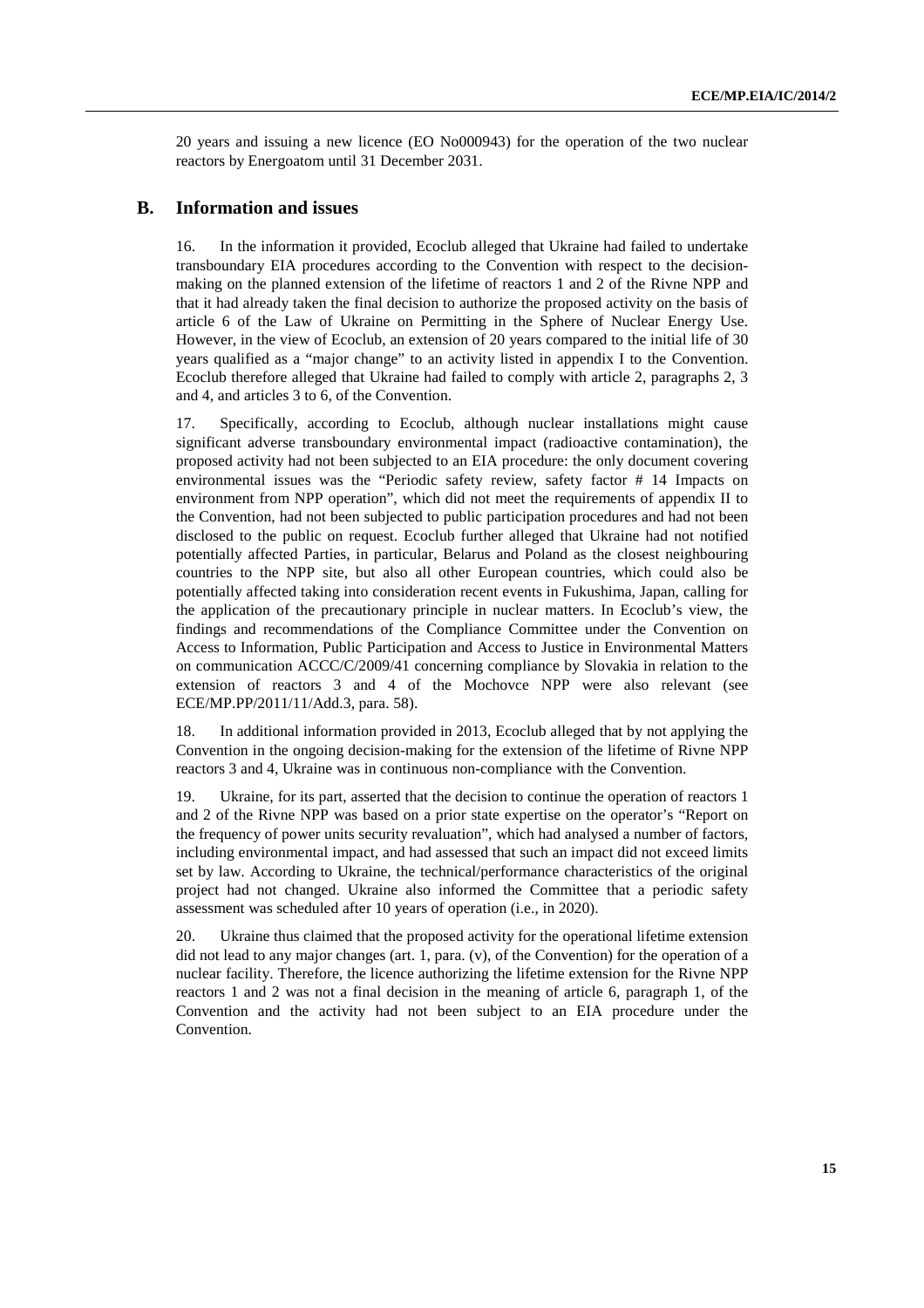### **III. Consideration and evaluation**

### **A. General observations**

21. The Committee gathered information allowing it to identify in a sufficiently precise manner the main facts and events, and to evaluate the application of the Convention. It also referred to the clarifications that it had sought from Ukraine since 2011, prior to beginning its initiative, on Ukraine's application of the Convention with respect to the lifetime extension for Rivne NPP reactors 1 and 2 (see paras. 2–5 above).

22. In determining whether to begin a Committee initiative, in accordance with paragraph 6 of the Committee's structure and functions (para. 6 above), the Committee took into account, inter alia, the following criteria (cf. operating rule 15, para. 2):

(a) The source of the information, Ecoclub, was known and not anonymous;

(b) The information related to nuclear power stations and other nuclear reactors, an activity listed in appendix I to the Convention;

(c) The information was the basis for a profound suspicion of non-compliance, with respect to the extension of the lifetime of nuclear power reactors;

- (d) The information related to the implementation of Convention provisions;
- (e) Committee time and resources were available.

23. In particular, the Committee decided to begin its Committee initiative due to its profound suspicion of non-compliance by Ukraine with respect to the proposed activity for lifetime extension, as well as its initial conclusion at its twenty-fifth session that the extension of the lifetime of an NPP, even in absence of any works, was to be considered as a major change to an activity and consequently subject to the provisions of the Convention. The Committee agreed that it needed to further substantiate this conclusion (see below), taking also into account that this was the first time that it was to consider the application of the Convention to the extension of the lifetime of an NPP and the impact of its considerations to the general application of the Convention to nuclear activities. The Committee also agreed that it was important to examine whether the periodic safety reviews carried out according to international standards on nuclear safety and required within the period of validity of the licence for an NPP would be sufficient to examine all effects, including environmental effects, for the purposes of extending such a licence within the framework of the Convention.

24. In this context, the Committee agreed that the extension of the lifetime of an NPP originally designed to operate for 30 years for a further 20 years represented an activity that would require a comprehensive EIA of its effects according to the Convention, regardless of whether it was treated as a major change to an existing activity or a new activity, and regardless of whether originally it had been subject to such an EIA or not.

25. The Committee also took note of the information concerning the plans for short- and long-term nuclear waste storage reported by Ukraine.<sup>b</sup> It observed that these activities fell under paragraph 3 of appendix I to the Convention, in which case the Convention's provisions should apply.

<sup>&</sup>lt;sup>b</sup> Reply by Ukraine to question 13 on 18 October 2013.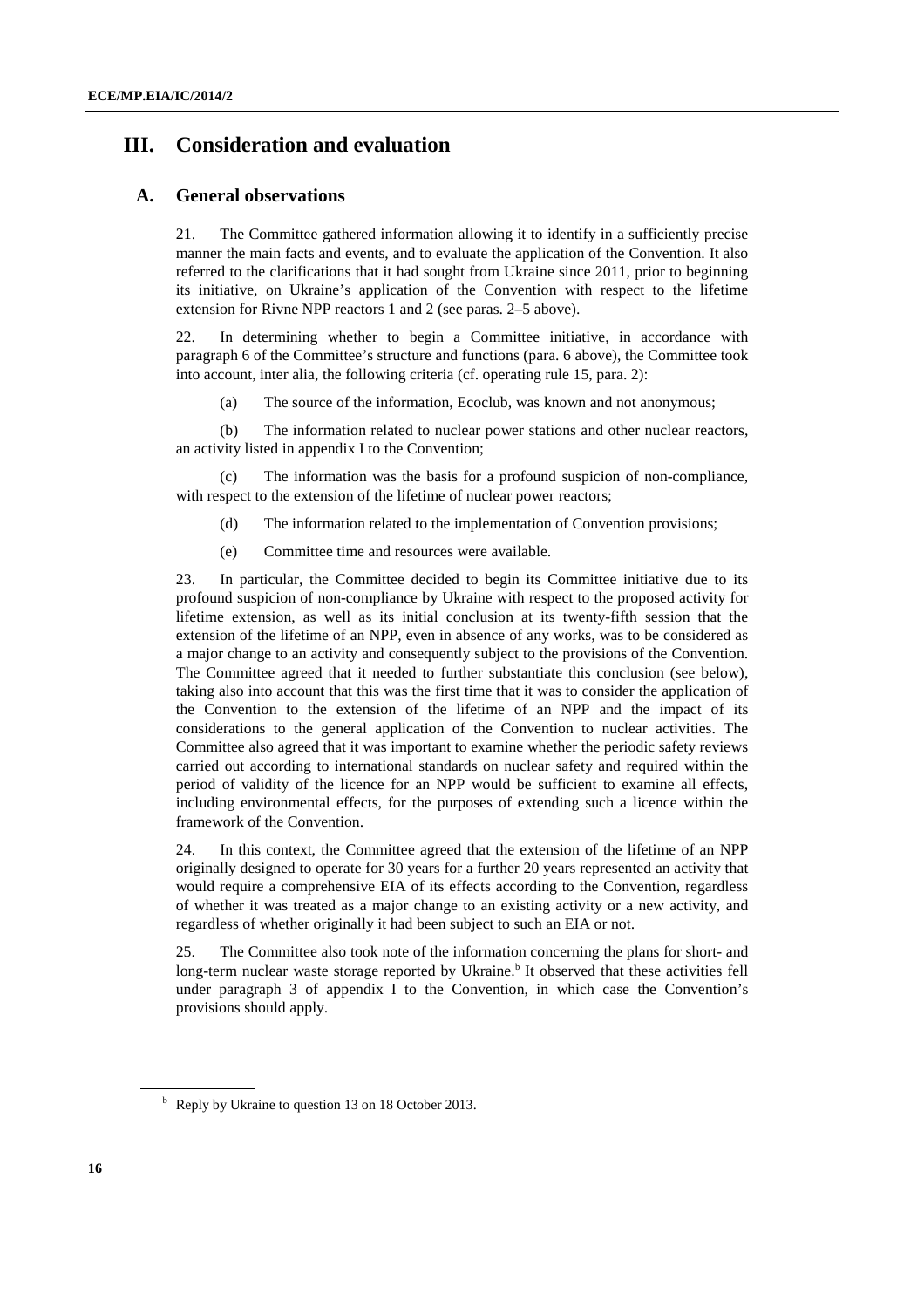### **B. Legal basis**

26. Ukraine deposited its instrument of ratification on 18 October 1999. The Convention entered into force for Ukraine on 20 July 1999.

27. Appendix I, item 2, of the Convention identifies among proposed activities to which it applies:

 Thermal power stations and other combustion installations with a heat output of 300 megawatts or more, and ... nuclear power stations and other nuclear reactors (except research installations for the production and conversion of fissionable and fertile materials, whose maximum power does not exceed 1 kilowatt continuous thermal load).

28. Furthermore, appendix I, item 3, identifies "installations solely designed for … the storage, disposal and processing of radioactive waste" as proposed activities to which the Convention applies.

29. In the context of its initiative, the Committee examined the relevant provision of article 1, paragraph (v), of the Convention, which defines a "proposed activity" as "any activity or any major change to an activity subject to a decision of a competent authority in accordance with an applicable national procedure"; as well as, other relevant provisions of the Convention in article 2, paragraphs 2, 3 and 6, article 3, article 4 and article 6, and their application.

### **C. Main issues**

#### **1. Applicable legislation in Ukraine — decision-making for the extension of the lifetime of nuclear reactors**

30. Law No. 2861-15 of 8 September 2005 on decision-making on the planning, "accommodation" and construction of nuclear installations and facilities designed for radioactive wastes of national importance (art. 6) provides that:

 Decisions on lifetime extension of the existing nuclear installations and facilities intended for radioactive waste management, which are of national importance, shall be made by the State regulatory body for nuclear and radiation safety, on the basis of a conclusion of the State nuclear and radiation safety expert review, introducing changes to the licence for operation of a nuclear facility or installation of national importance, which are intended for managing the radioactive waste.

31. Law No. 1370-14 of 11 January 2000 on Permitting in the Sphere of Nuclear Energy Use (art. 6) provides that: "Permitting is part of State regulating activity in the sphere of nuclear energy use and foresees … licensing of the operators' activities at a given life cycle of the nuclear installation".

32. In addition, Order No. 181 of 26 November 2004 of the State Committee on Nuclear Regulation concerning "Generic Requirements for Continued Operation of NPP Power Units beyond their Designed Life Term based [on] the Outcomes of the Periodic Safety Reassessment" regulates matters arising from the extension of NPP lifetime. It provides that after the life term expires, an NPP unit can continue operation provided that changes in the operational term of a power unit are introduced into the licence authorizing the activity called "operation of a nuclear facility" (para. 1.2).

33. Ukrainian legislation does not require the carrying out of either a domestic or a transboundary EIA procedure for the extension of the licence through its renewal, because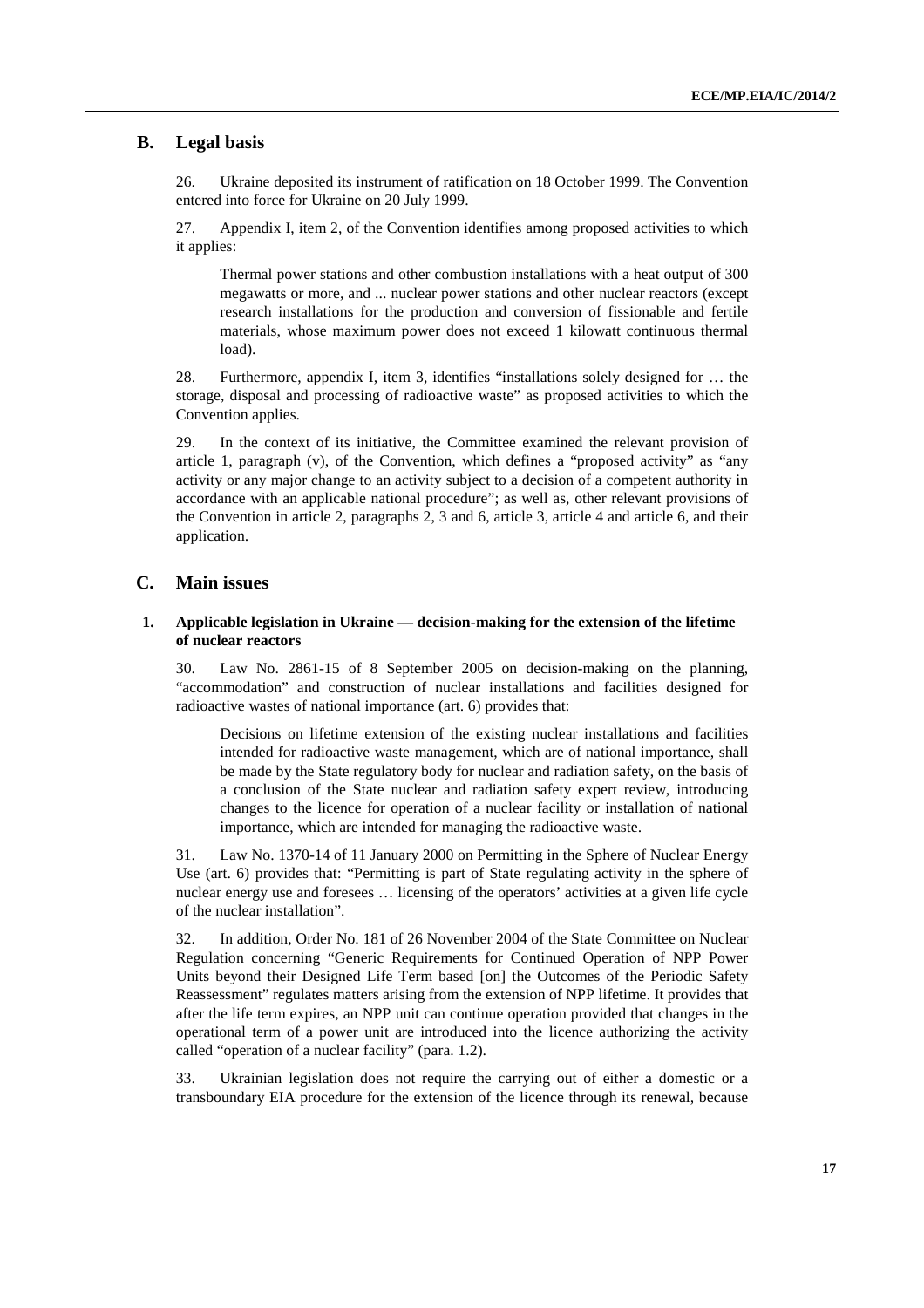according to Ukraine the actual object of the project remains the same as originally licenced. Updates are based on strict safety requirements.

### **2. The nature of the proposed activity under the Convention (art. 1, para. (v), in conjunction with appendix I)**

34. The activity concerns the renewal of the licence for the operation of Rivne NPP reactors 1 and 2. As noted above, for the Committee the main issue was first to establish whether the activity was a proposed activity subject to the Convention.

35. In its preliminary conclusions (twenty-fifth session) the Committee reached consensus that the extension of the lifetime of an NPP, even in absence of any works, was to be considered as a major change to an activity and consequently subject to the provisions of the Convention. However, the Committee deemed it very important to verify this initial conclusion and examine whether that was an activity or any major change to an activity, on the basis of further information and opinions that Ukraine provided at the Committee's request before, during and after the hearing held at the Committee's twenty-eighth session (in particular Ukraine's letters of 11 June 2013, 26 August 2013, and 18 October 2013). The Committee was grateful for Ukraine's openness in answering all of its questions.

36. The Committee noted Ukraine's opinions that the lifetime extension for the nuclear reactors was a change that, even if it implied safety upgrades, did not trigger any change to the actual object of the project, as originally licensed for operation in 1981 and that, consequently, it did not constitute a major change requiring a transboundary EIA according to the Convention. According to Ukraine, the extension of lifetime licence was not a new licence, but a confirmation that the installations' operation could continue within the parameters defined in the original licence. Furthermore, Ukraine maintained that the practice of extending the lifetime of Rivne reactors 1 and 2 was in accordance with Ukrainian legislation, and stressed that it applied the highest international standards and improvements for all its nuclear power installations, including the Rivne NPP.

37. The Committee noted that the listed activity under item 2 of the appendix did not specifically refer to the construction or the extension of lifetime or update of a nuclear reactor, but, rather, identified a nuclear reactor as such as an activity, among other activities in the list that, if it was likely to cause significant adverse transboundary impact would then require the application of the Convention. Therefore, a significant adverse transboundary impact is likely to be caused not only by the construction and first operation of a nuclear reactor, but also from the continued operation beyond the originally authorized lifetime of a nuclear reactor.

38. The Committee took note of the opinion by Ukraine that:

In the process of making any changes to a licence in a part of the reactor operation any significant transboundary impact can't be caused. … Any project indicators of the NPP will not be changed, requirements for the indicators of its operation (including environmental impact indicators) won't get worse [than] is justified in the Report on the periodic reassessment of the security that in accordance to the Ukraine legislation shall pass an examination on nuclear and radioactive safety.

In the conclusions of the chapter "Environmental impact from the operational activity of the power block" of the Report on the periodic reassessment of the security of the power blocks No. 1 and No. 2 Rivne Nuclear Power Plant specify that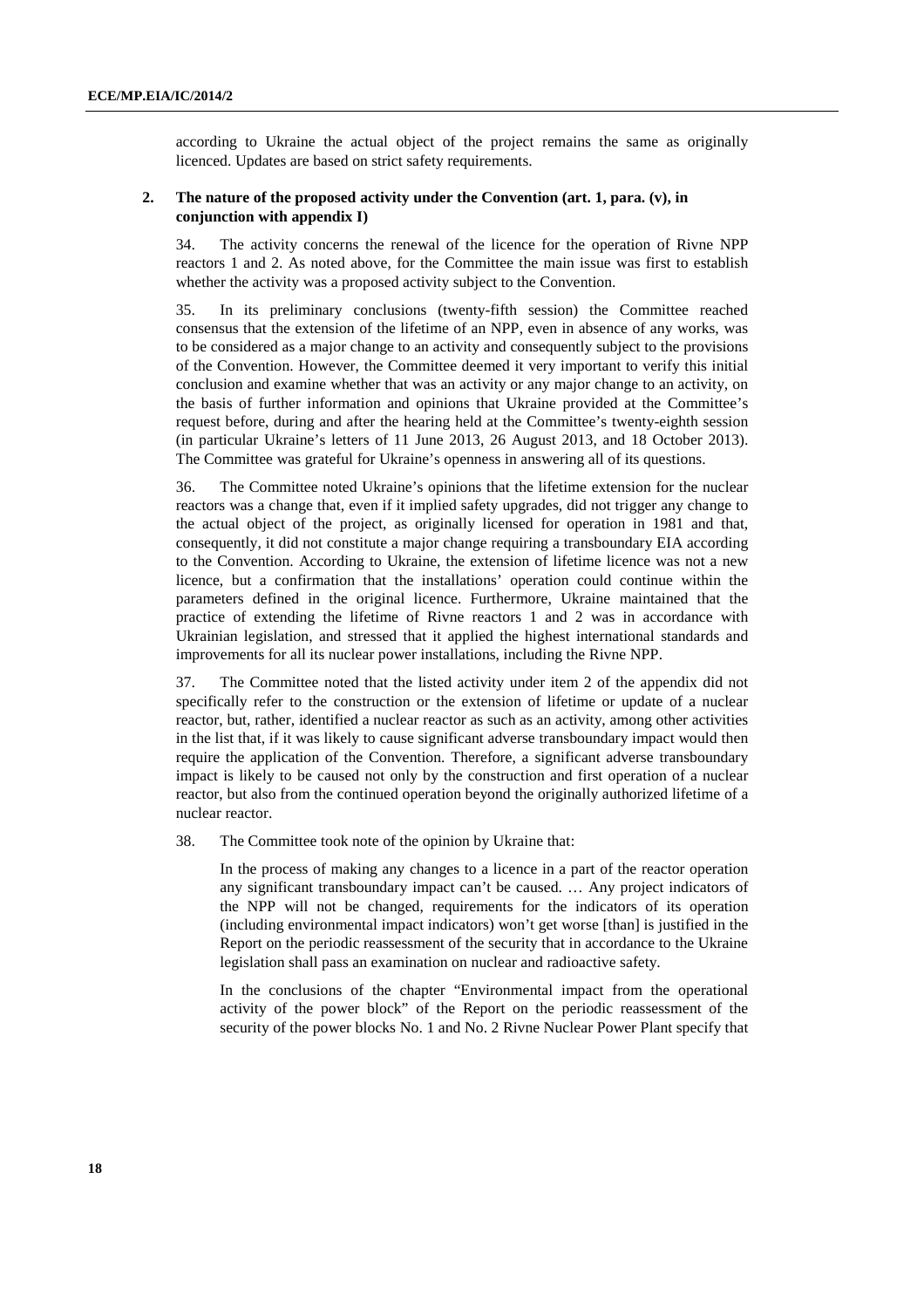indicators of the levels of radioactivity for the last decades is constant and has the tendency to the impact reduction. $c$ 

39. While the Committee took all of the above into account, it noted that Ukraine had based its opinions on the conclusions of the periodic safety review. Also, Ukraine had not presented the EIA documentation and/or conclusions of an EIA procedure in order to substantiate its arguments.

40. It was the view of the Committee that when a Party argued before it that a transboundary impact was unlikely, that Party should base its arguments on the conclusions of procedures undertaken in accordance with the Convention.

41. Moreover, the Committee noted that the original decisions concerning reactors 1 and 2 had authorized commissioning and operation only for a limited period of time. The Committee was aware that this had been and still was the usual practice in relation to such activities. In most countries, operational lifetimes could not be extended automatically, but only on the basis of another licence issued by a competent authority according to a procedure defined by law. Whether this licence was a new one or just, as Ukraine argued, a confirmation that the operation of the installations could continue within the parameters defined initially, had no effect on the Committee's determination, since without a new decision the activity would legally have to be terminated when the licensed time period expired. That was also the situation according to Ukrainian law (Order No. 181, para. 1.2). In that respect, Committee recalled that article 1, paragraph (v), of the Convention defined a "proposed activity" as "any activity or any major change to an activity subject to a decision of a competent authority *in accordance with an applicable national procedure*" (emphasis added).

42. The Committee considered that there could be many reasons why Parties to the Convention would decide that the final decision on a proposed activity should be issued only for a limited period of time. Among the reasons, the Committee could identify:

- (a) Risks associated with the proposed activity;
- (b) Changes in the state of the environment;
- (c) Changes in the density of population;
- (d) Possible effects on human health;

(e) Advancements in scientific knowledge, as well as relevant developments in the regulatory framework;

(f) The development of the state of the art in relation to mitigation measures.

43. Clearly then, when the limited period of time expired, the Party of origin would have to re-evaluate such reasons and make the decision to extend the initial period of time or not. Ukraine did it as well, although focusing on safety matters, and decided on the extension. As mentioned above, without this decision for the extension of lifetime, the operation of the activity would have terminated.

44. The Committee, also recalling its previous opinion concerning the validity of an EIA with respect to an activity owing to the passage of time (ECE/MP.EIA/IC/2009/4, paras. 36 and 46), considered that the re-evaluation should have been made after having properly and comprehensively assessed the environmental impact, including the transboundary impact, of the activity subject to extension through the licence renewal.

 $\degree$  See comments of Ukraine of 14 February 2014 on the draft findings and recommendations.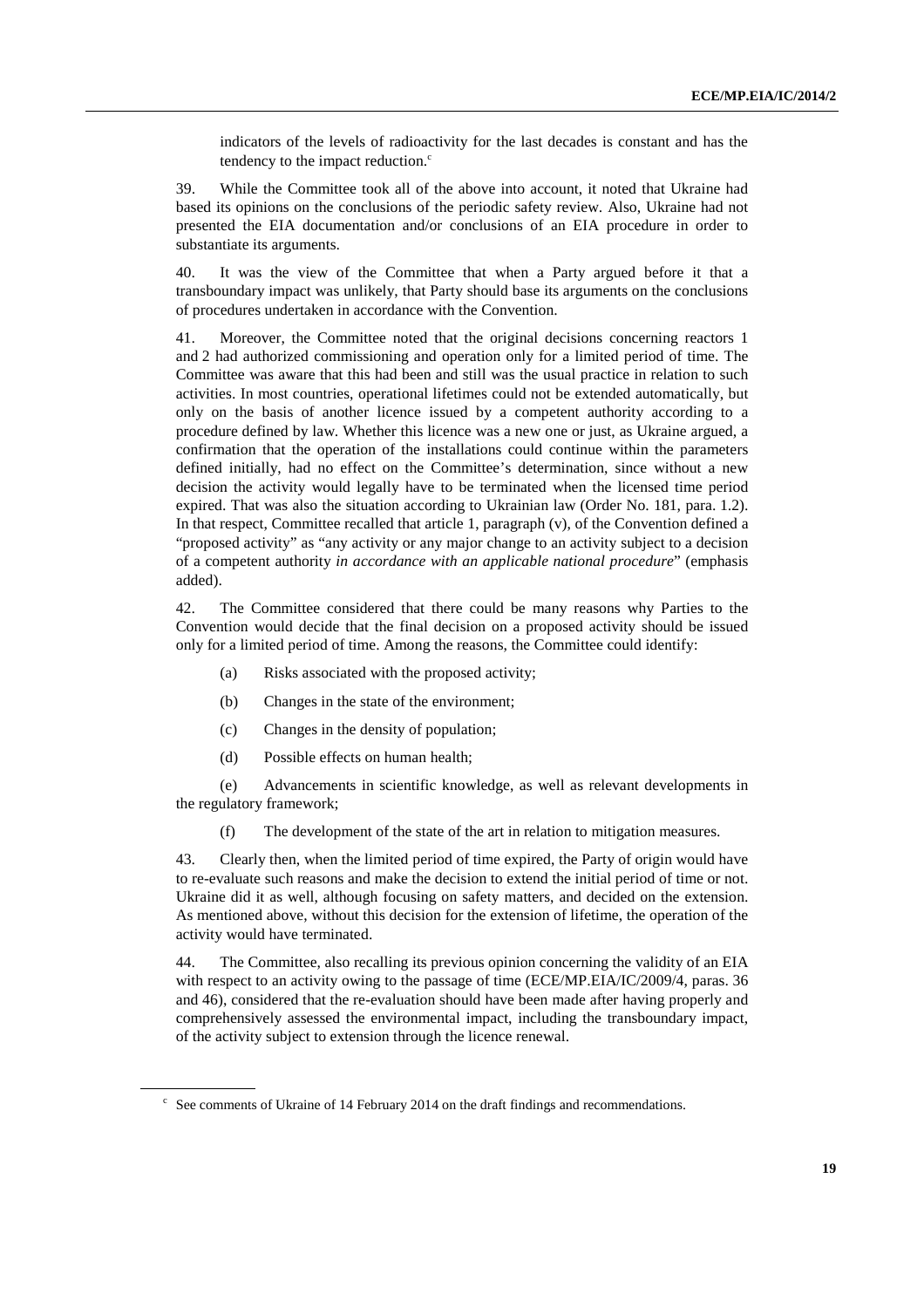45. On the basis of the above, it was the view of the Committee that the decision to authorize a proposed activity subject to the Convention, according to the national procedure, only for a limited period of time meant that any subsequent decision to extend that limited period of time, whether in the form of a new licence or amendment or renewal of the existing one, would, under the Convention, be another decision of a competent authority to authorize or undertake a proposed activity. In that context it becomes less relevant whether it is a new activity or a major change to an activity.

#### **3. Notification (art. 3)**

46. Ukraine informed the Committee that, since under its national legislation, the proposed activity did not constitute a major change to the environment that could cause significant adverse transboundary environmental impact, it had not notified any possibly affected Parties. It also informed the Committee that under its national legislation a licence is required for the so-called "operational period" of an NPP, which consists of construction and putting into operation the NPP, operation of the NPP and decommissioning of the NPP; and that a decision to extend the operation is not by issuing a new licence, but by introducing amendments to the specified period of operation, without changing the project characteristics or other terms of operation.<sup>d</sup>

47. Having determined that the lifetime extension of the two nuclear reactors was a proposed activity under the Convention, the Committee had to establish whether such an activity had a significant adverse transboundary environmental impact. Referring to its previously stated opinion, that "notification is necessary unless a significant transboundary impact can be excluded" (decision IV/2, annex I, para. 54), the Committee concluded that, in absence of a transboundary EIA documentation arguing to the contrary, it could not exclude the significant transboundary impact of the proposed activity.

48. The Committee noted that Ukraine maintained that it had not received any requests for exchange of information and holding of discussions from neighbouring countries relating to the planned activities on lifetime extension, further to article 3, paragraph 7, of the Convention. The Committee observed that the procedure in article 3, paragraph 7, did not substitute the obligations of a Party of origin deriving from the Convention to notify possibly affected Parties, or to fulfil any other step of the transboundary EIA procedure in compliance with the Convention in case transboundary environmental impacts could not be excluded.

#### **4. EIA procedures and preparation of EIA documentation (art. 2, paras. 2 and 3, and art. 4, para. 1)**

49. The Committee noted that, as the original construction permit for reactors 1 and 2 of the NPP was issued in 1981 — long before the Convention's entry into force for Ukraine — the Convention did not apply to the original 1981 licence. Based on the information made available to it, the Committee could gather that the EIA procedures available at the time would not comply with the provisions of the Convention.

50. The Committee also noted the information provided by Ukraine that a full EIA procedure, not covering transboundary procedures, had been carried out in 1998 for the Rivne NPP as a whole, in the context of the decision-making for the construction of reactor 4.

51. The Committee was of the view that an EIA procedure carried out in 1998 within the decision-making for the construction of reactor 4, even if it related to the Rivne NPP as a

<sup>&</sup>lt;sup>d</sup> Ibid.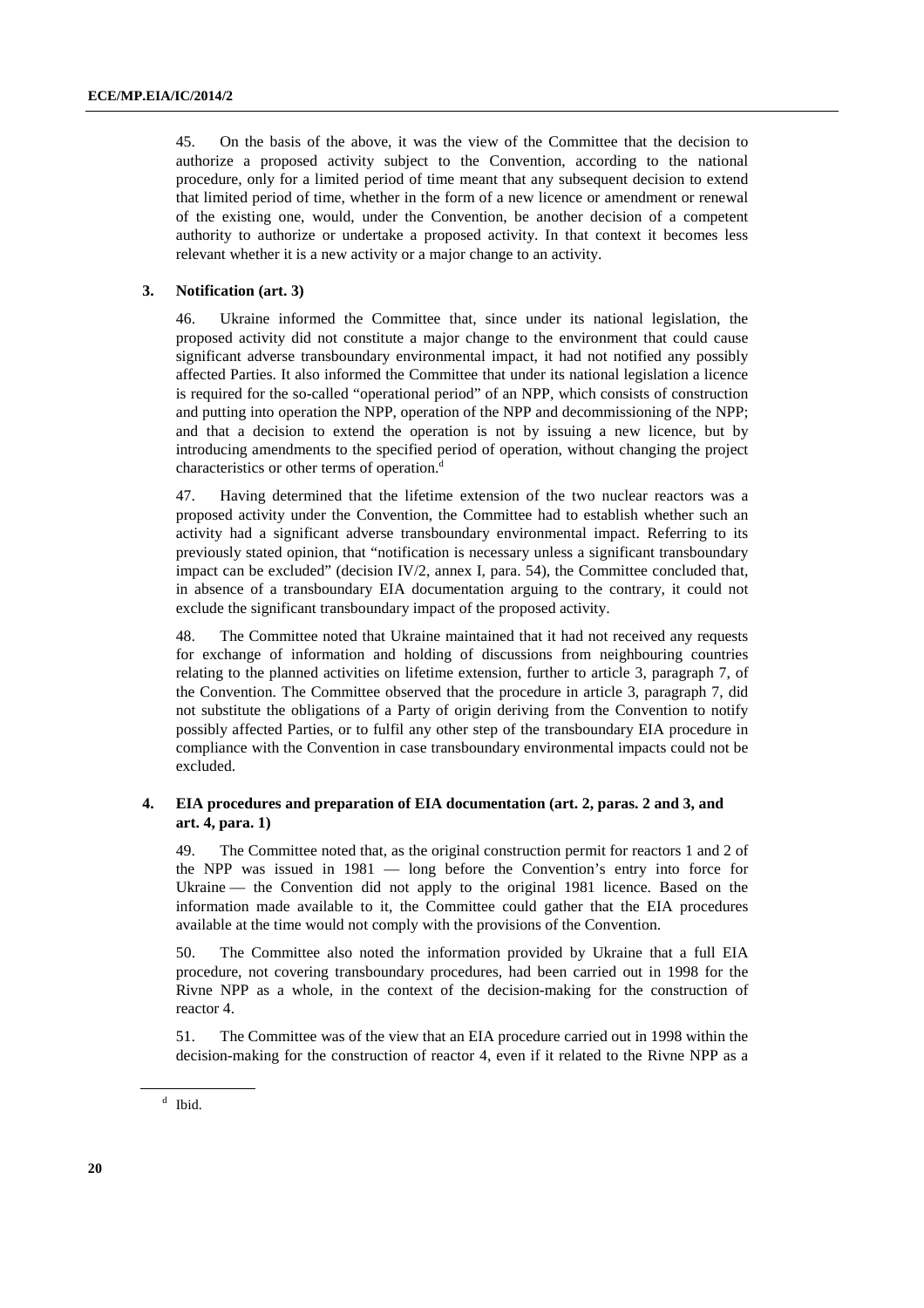whole, could not be considered as the required EIA in the context of the specific decisionmaking in 2010 for the reconsideration of the licence for reactors 1 and 2. In particular, the Committee noted that the 2010 decision concerned a considerable extension of the reactors' lifetime for an additional period of 20 years, i.e., extending the lifetime of the reactors by two thirds of their initial 30-year lifetimes. To ensure safe operation of the reactors during the extension, a number of upgrades would address the ageing of equipment and safety concerns. Therefore, the Committee was of the view, that the 2010 decision for the lifetime extension concerned a situation that had not been taken into account during the preparation of the 1998 EIA documentation.

52. The Committee further noted that periodic safety reviews according to international standards were carried out every 10 years. The 2010 decision of the Board of the nuclear safety authority to extend the lifetime of the reactors had been issued based on the periodic safety review and related expertise.

53. Despite not having carried out EIA documentation, Ukraine argued that the periodic safety review included a section on environmental assessment, which demonstrated that the project would have no transboundary environmental impact. Ukraine added, however, that: "it should be noted that the [periodic safety review] is not an analogue of the EIA. [The periodic safety review] is a document what justify the safety of nuclear installations".<sup>e</sup> In this respect, the Committee stressed the difference between the periodic safety reviews carried out every 10 years to ensure safe operation within the duration of a permit and the issuance of a new permit for the proposed activity, when the original permit had expired.

54. On the basis of the above, the Committee considered that Ukraine did not carry out EIA procedures specifically for the purposes of reconsidering the 1981 licence, and which reconsideration had the effect of permitting the operation of two nuclear reactors at Rivne NPP for another 20 years on the basis of safety upgrades. No consideration was given at any stage to the changed environmental conditions since 1980 and the potential impact of the continued operation on the environment. The extended operation of the reactors was based mainly on safety considerations. Ukraine had indeed claimed that as long as the physical parameters of the reactors remained, there was no major change, but only an extension of the existing permit, stressing that it had taken all measures to ensure their safe prolonged operation. In this regard, the Committee considered that if an EIA procedure was necessary only for the construction or demolition of physical parameters, such as buildings, of an NPP and was not necessary for the modernization and replacement of technical components for safety reasons, Parties would be able to continuously modernize and thus extend the lifetime of all existing nuclear installations, without ever carrying out an EIA procedure in accordance with the Convention.

55. The Committee also noted the additional information submitted by Ukraine (on 25 November 2013) about other Parties' legislation and practice on the extension of the lifetime of NPPs, which, according to Ukraine, was not subject to EIA procedures. The Committee was thus made aware of the fact that some Parties might not apply the provisions of the Convention for extending the lifetime of NPPs and that there could be problems in understanding the implementation of nuclear safety legislation vis-à-vis environmental legislation. The Committee found it important to clarify the matter and agreed that in this regard further research on the issue was needed in order to ensure proper implementation of the Convention. In that respect, the Committee welcomed the preparation of guidance on the application of the Convention to nuclear energy-related activities in 2015–2017, which the Meeting of the Parties was expected to consider at its seventh session.

e Reply by Ukraine to question 2 on 18 October 2013.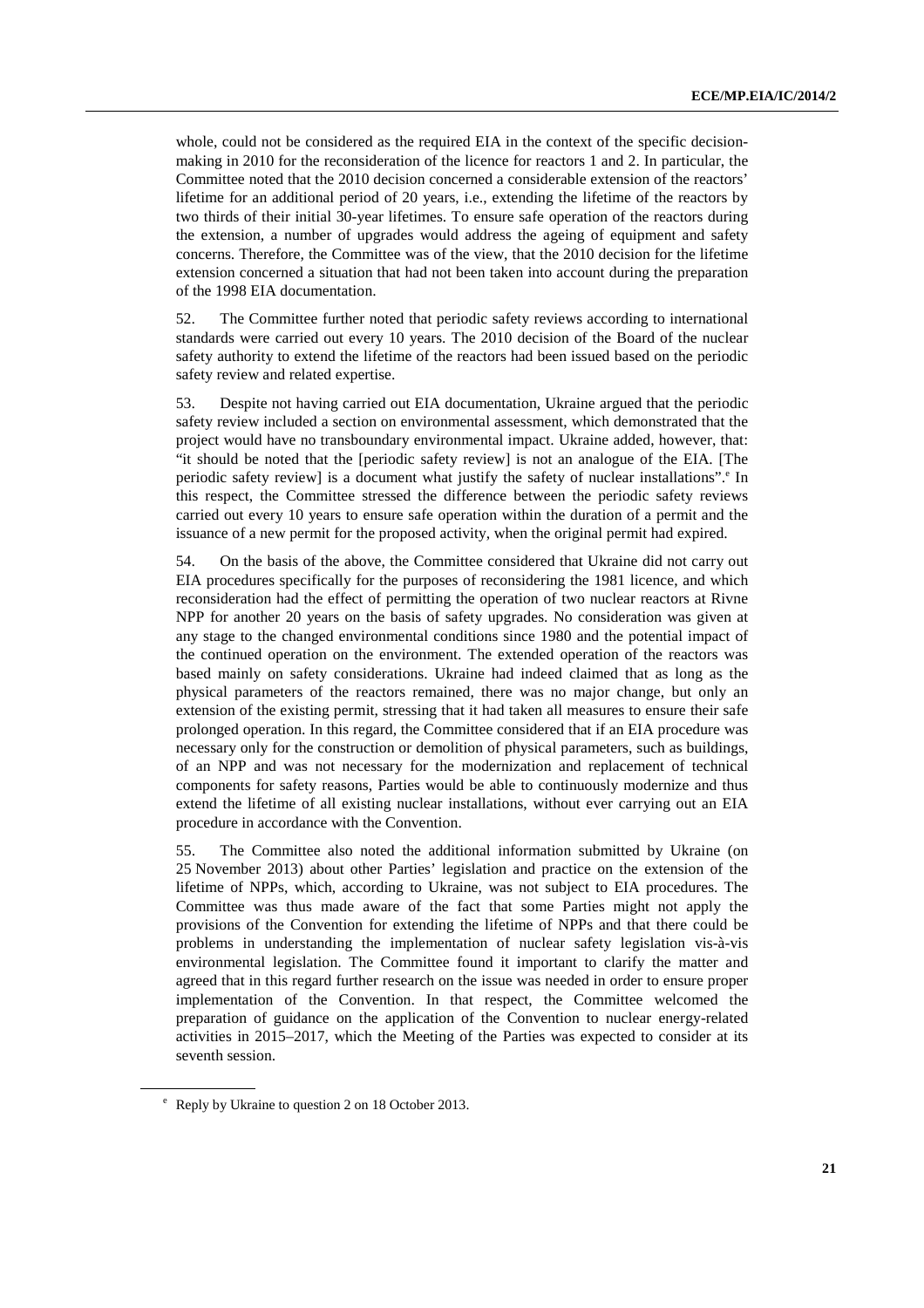#### **5. Public participation (art. 2, paras. 2 and 6, and art. 4, para. 2)**

56. Concerning public participation, Ukraine informed the Committee that, prior to the renewal/extension decision in 2010, information materials had been distributed through the mass media (radio and television programmes) in the Rivne and Volyn oblasts, the Board of the nuclear safety authority had held meetings that had been attended by representatives of a number of NGOs and the public position had been considered in the State ecological expertise process. In this respect, the Committee noted that the participation of representatives of some NGOs in the meetings of the Board of the nuclear safety authority did not amount to public participation of the public in the areas likely to be affected in the meaning of article 2, paragraph 6, of the Convention. Ukraine had also confirmed that no transboundary procedures, including public participation procedures, in the potentially affected Parties had been carried out.

### **6. Final decision (art. 6, para. 1)**

57. According to Ukraine, the final decision authorizing the extension of the lifetime of the nuclear reactors was decision No. 15 of the Board of the nuclear safety authority of 10 December 2010. In this regard, the Committee noted that this decision did not fulfil the requirements under the Convention, since the elements required under article 6 had not been duly taken into account in the final decision and the decision had not been provided to the affected Parties.

### **IV. Findings**

58. Having considered the above, the Committee adopts the following findings with a view to bringing them to the attention of the Meeting of the Parties for formal adoption in accordance with paragraph 13 of the appendix to decision III/2.

#### **1. The nature of the proposed activity under the Convention (art. 1, para. (v), in conjunction with appendix I)**

59. Recalling its conclusion at its twenty-fifth session, the Committee finds that the extension of the lifetime of reactors 1 and 2 of the Rivne NPP after the initial licence has expired, even in absence of any works, is to be considered as a proposed activity under article 1, paragraph (v), and is consequently subject to the provisions of the Convention.

### **2. Legal, administrative or other measures (art. 2, para. 2)**

60. The Committee finds that Ukraine, by not taking the necessary legal, administrative or other measures to implement the provisions of this Convention with respect to the extension of the lifetime of nuclear reactors, which is a proposed activity under article 1, paragraph (v), of the Convention, and listed in its appendix I, is not in compliance with article 2, paragraph 2, of the Convention.

### **3. Notification (art. 3)**

61. "Nuclear reactors" is an activity listed in appendix I to the Convention. The Committee also recalls its previous opinion, according to which "even a low likelihood of a [significant adverse transboundary] impact should trigger the obligation to notify affected Parties", and that "notification is necessary unless a significant transboundary impact can be excluded" (decision IV/2, annex I, para. 54). Therefore, the Committee considers that since Ukraine could not exclude a significant adverse transboundary impact of this activity, it should have notified the possibly affected Parties. The Committee finds that since Ukraine did not notify the possibly affected Parties with respect to the proposed extension